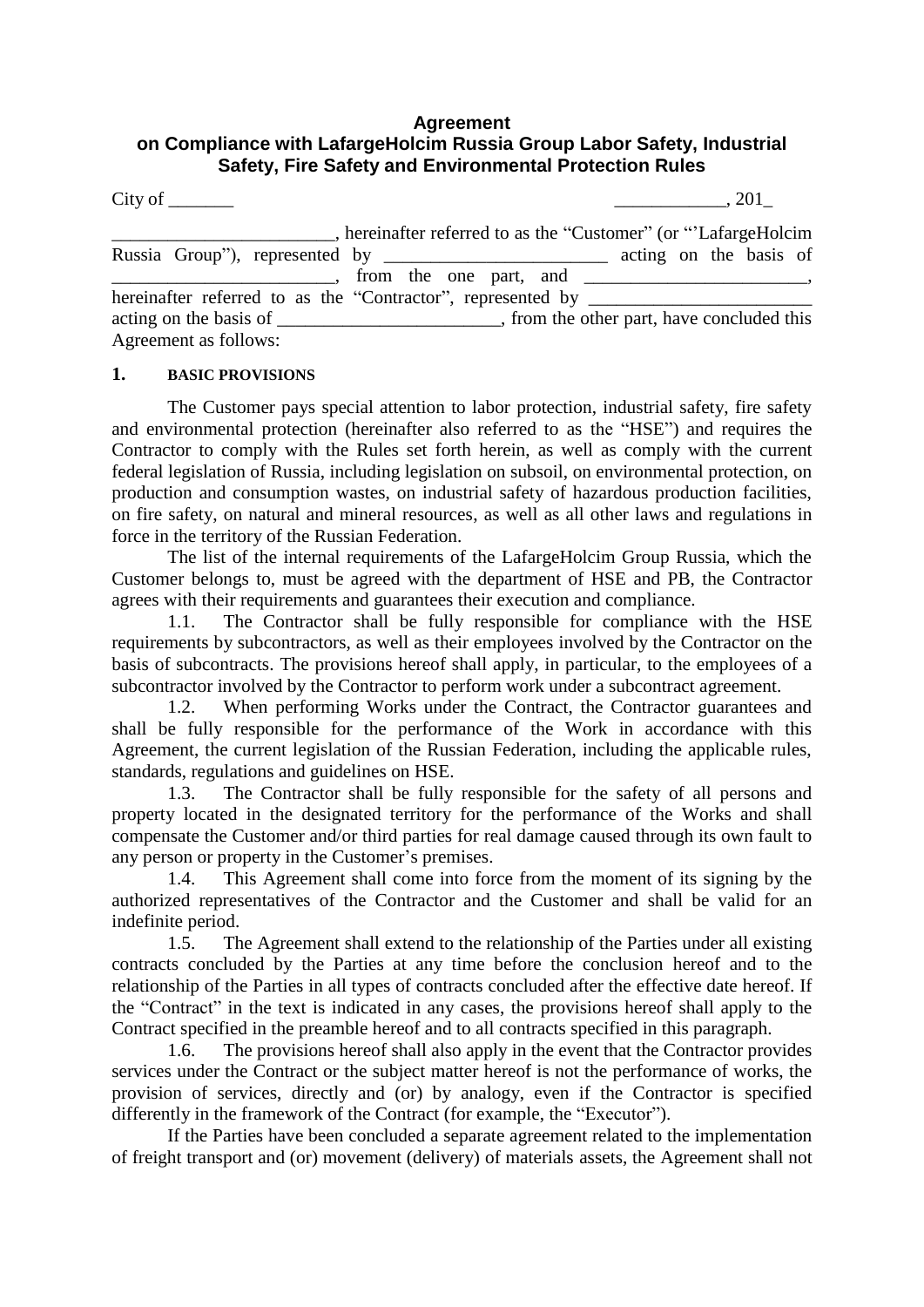apply to the relationship of the Parties related to the implementation of freight transport and (or) movement (delivery) of materials assets.

## **2. INTERACTION WITHIN THE FRAMEWORK OF THE LABOR PROTECTION, INDUSTRIAL SAFETY, FIRE SAFETY AND ENVIRONMENTAL PROTECTION**

## 2.1. Documentation

2.1.1. The Contractor shall perform a risk assessment for each type of Work under the Contract and provide the risk assessment forms (Appendix 1) for the Customer's approval prior to the commencement of the Work. The Customer's representative shall review the risk assessment forms provided and approve or return the same to the Contractor to eliminate the comments.

2.1.2. In order to obtain an admission to work, before the briefing, the Contractor and the subcontractors involved in the production of work shall provide the Customer's representative with copies of the following documents:

- licenses granting the right to carry out activities subject to licensing in accordance with the requirements of the Federal Law No.99-FZ On Licensing Certain Types of Activities" dated 04/05/2011, an extract(s) from the Register of Self-Regulating Organizations confirming membership in this organization;
- permits, consents, approvals, examination results;
- a list of employees of a contracting (including subcontracting) agency who will directly perform work in the Customer's premises, specifying the full name, position/profession, signed by the head of the agency. If work by foreign citizens is required, the Contractor shall grant permits for the right to work in the region corresponding to the place of work. When changing the list of employees performing work in the Customer's premises, the Contractor shall provide the Customer with an updated list before sending a new employee;
- a medical report on the professional suitability of each employee for the claimed work (a copy of the medical examination results: preliminary or periodic);
- documents confirming the compliance of the qualifications of employees and admission to work on this profession (protocols, certificates and other documents confirming the necessary training, briefings, knowledge testing and certification of employees in accordance with the requirements of regulations of the Russia Federation);
- an order appointing a person responsible for the safe organization and performance of work;
- an order appointing a person responsible for compliance with the standards and requirements for labor protection and industrial safety;
- documents confirming the appointment of responsible persons who have the right to perform work with increased risk and issue operations certificates and job orders;
- a list of documents and documents confirming periodic inspections, examinations, testing of equipment, instruments, accessories, mechanisms, including electrified tools, to be used for the work in the Customer's premises;
- an order appointing a person responsible for electrical safety and fire safety;
- technological documentation (project of production, work plan, manufacturing plan) in accordance with the types of work performed (if necessary);
- risk assessments for each type of work performed coordinated with the coordinator (see Section 12. BASIC TERMS AND CONCEPTS);
- a list of vehicles and mechanized equipment to be used at the Customer's site;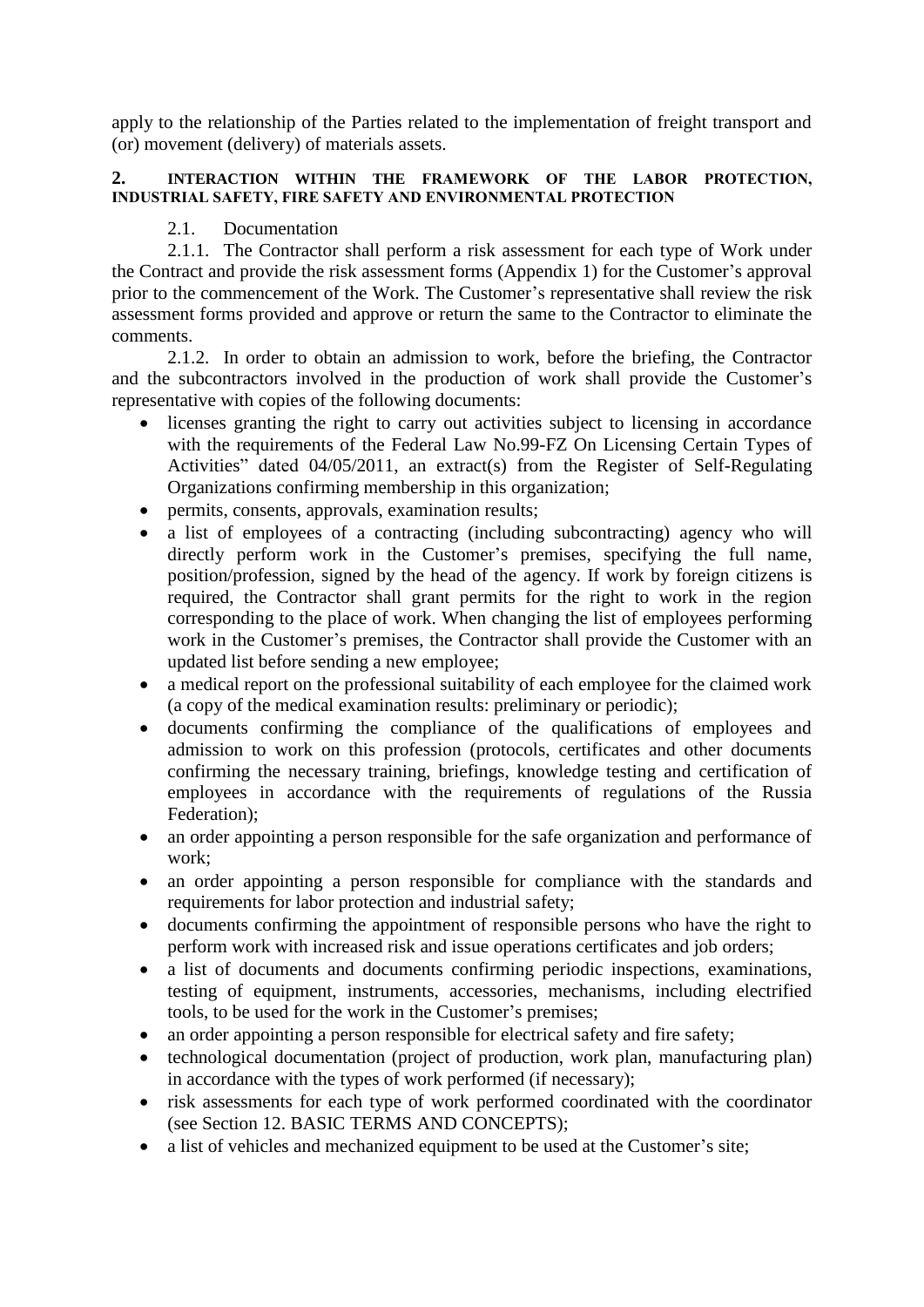- an order appointing a person responsible for handling waste in the Customer's premises;
- documents confirming the legitimate involvement of Contractor's employees in the work if they are foreign citizens and (or) stateless persons;
- documents confirming the quality of materials, equipment, work performed, services provided, and (or) their compliance with mandatory requirements, including safety (for example, quality certificate, certificates of conformance, declarations of conformance, permits)
- in the case of subcontractors involved, the documents listed above and confirming their obligations with regard to labor and industrial safety.

The Contractor represents that the above-mentioned documents submitted (originals and/or certified copies) are true and the circumstances specified therein or circumstances confirmed by such documents provided or to be provided are valid. The Customer relies on the Contractor's representations. Representations shall be deemed unreliable in each case, when the Contractor provides documents that:

- are executed in violation of the to the form established by the legislation of the Russian Federation, the Contract, documents thereto, and (or);
- are invalid, canceled or not applicable (in particular, due to changes in legislation), and (or);
- have been received and provided by the Contractor by falsification, forgery, fabrication, interaction with persons who do not have the right (permission) to issue such documents, and (or);
- have been provided to the Contractor by third parties and have one of the above characteristics and have been transferred by the Contractor to the Customer without verifying the same in terms of the said characteristics.

Unreliability of a representation can be confirmed by the Customer by any means, information, documents. The Customer shall have the right to independently verify the reliability of the representation, including in cases when information about the unreliability of the representation has been received from any third parties.

2.1.3. Before commencement of work in the premises of the current production (production unit), the Customer and the Contractor (or as the General Contractor in the case of engaging subcontractors) shall issue an operations certificate in accordance with the Occupational Safety Rules for the Production of Cement.

2.1.4. The Contractor shall, at the first request of the Customer, provide any other documentation not specified in p. 2.1.2 relating to the Contractor's HSE activities related to the performance of the Work under the Contract (contracts).

2.1.5. Any changes in the order of performance of work, the list of employees involved, the list of equipment and materials used for work shall be agreed in advance with the Customer (represented by the Coordinator), and appropriate changes shall be made to the forms of risk assessment of contract work.

2.2. Inspections

The Customer is entitled to carry out inspections at any time of the day for observance by the Contractor of the HSE requirements at the sites of performing the Work under the Contract, with the preparation of the Assignment of a statutory form in case of violations. In the event that the Customer determines, as a result of an inspection or otherwise, the violation by the Contractor of the HSE requirements, the Contractor shall develop and coordinate with the Customer a Corrective Action Plan determining the steps and deadlines for the elimination of the violation.

The Contractor shall eliminate all identified violations of the HSE requirements and provide a written Report on compliance therewith within the period specified in the Plan.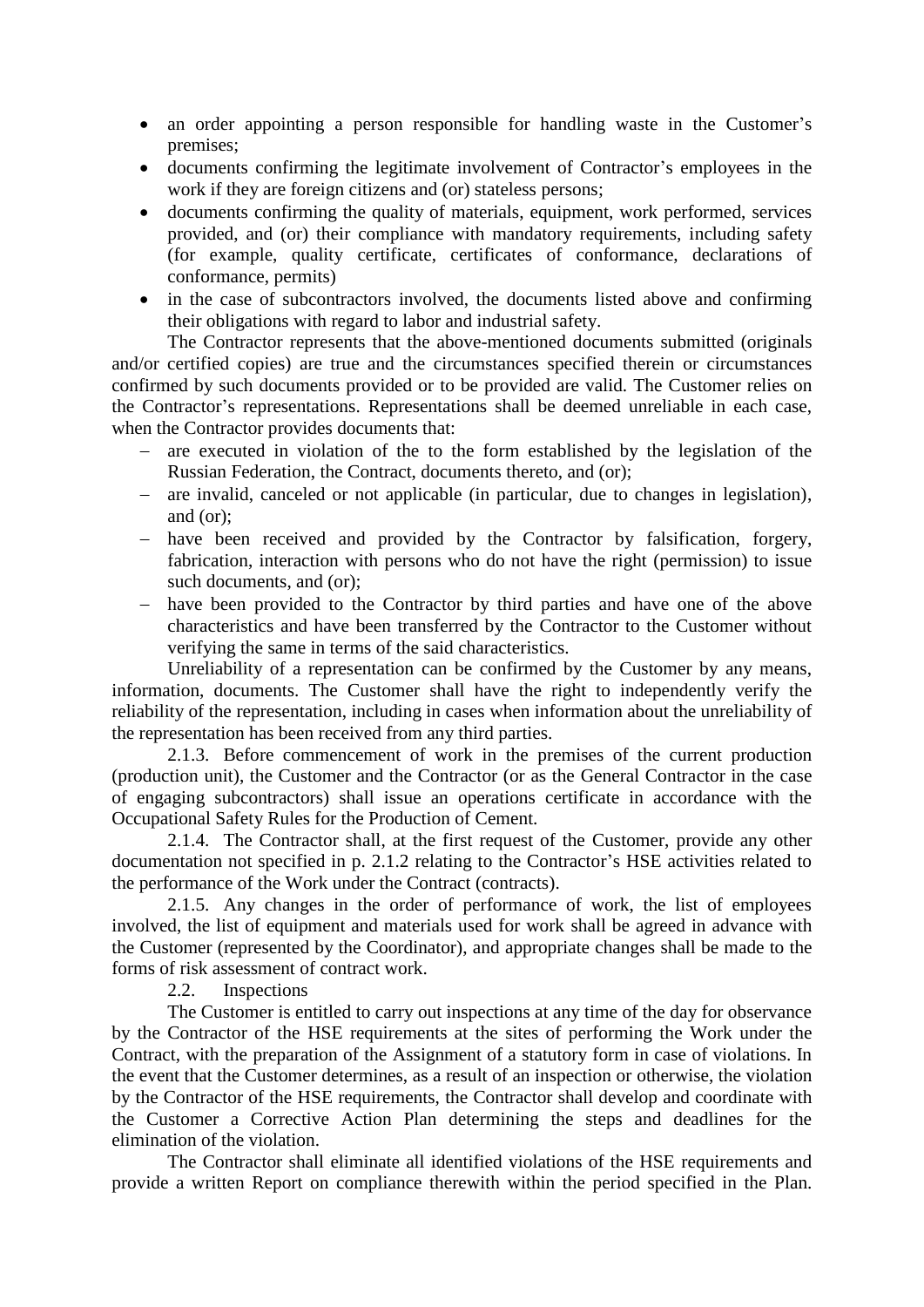Improper or untimely implementation by the Contractor of the necessary measures on corrective actions agreed by the Parties shall be the basis for unilateral termination of the Contract by the Customer.

In the event of termination of the Contract for the above reason, the work performed thereunder subject to the completion certificates executed and signed by both parties shall be paid for in full, with the deduction of the amount of the corresponding fine (according to Section 11 hereof).

2.3. Incidents and Notifications

2.3.1. The Customer's representative shall inform the Contractor of the number and location of the phones for alarm signal, emergency call and other emergency response services.

Accidents, incidents, fires, combustions, casualties, near incidents, micro traumas, road accidents occurring during the production of the Work and in which the personnel of the Customer, the Contractor, the subcontractor involved by the Contractor, or other third parties have participated or suffered from, as well as with their equipment, property, shall be subject to registration, recording and transfer of information about it in writing by the Contractor to the Customer immediately, and to the appropriate state bodies, if necessary, in accordance with the current legislation, within 24 hours from the moment of their occurrence.

2.3.2. In case of occurrence of the cases mentioned in p. 2.3.1., the Contractor shall undertake the necessary actions to eliminate their consequences and damages and, without failure, form a commission to investigate the same. In case of an accident involving an employee of the Contractor, the Customer, subcontractors involved by the Contractor, the investigation shall be conducted in accordance with the Labor Code of the Russian Federation, the Regulations on the Specifics of Investigation of Occupational Accidents in Certain Industries and Organizations, and in accordance with the requirements of LafargeHolcim Russia Group set out herein. Based on the results of the investigation, the Contractor shall provide the Customer with materials for the investigation of the incidents. The Contractor shall include the Customer's representatives in the commission to investigate the incident, or send representatives to participate in the work of the Customer's commission for the investigation of incidents (if the Customer organizes the investigation). During the investigation, in the event of an operational visit to the scene, the Contractor shall provide the Customer's representatives with access to the documentation, equipment, personnel.

2.4. Meetings

The head of the contracting agency or his/her authorized representative/person responsible for compliance with the HSE rules shall participate in HSE meetings convened by the Customer, and to familiarize their employees, subcontractors, contractors with information distributed at meetings, as well as with all Customer's HSE requirements.

The Contractor shall be responsible for maintaining and continuously upgrading the HSE competence of its employees and ensure their participation in the Customer's HSE briefings. The Contractor shall monitor changes in the HSE legislation and inform its employees about the same in a timely manner.

# **3. WORK PLAN**

## 3.1. Contractor's Personnel

All employees proposed by the Contractor to be employed for the production of Work shall not have adverse health conditions for the performance of their duties in accordance with the requirements of the legislation of the Russian Federation.

Prior to commencement of the Work under the Contract, the Contractor's personnel, including subcontractor, shall undergo a briefing on health and safety, the Customer's HSE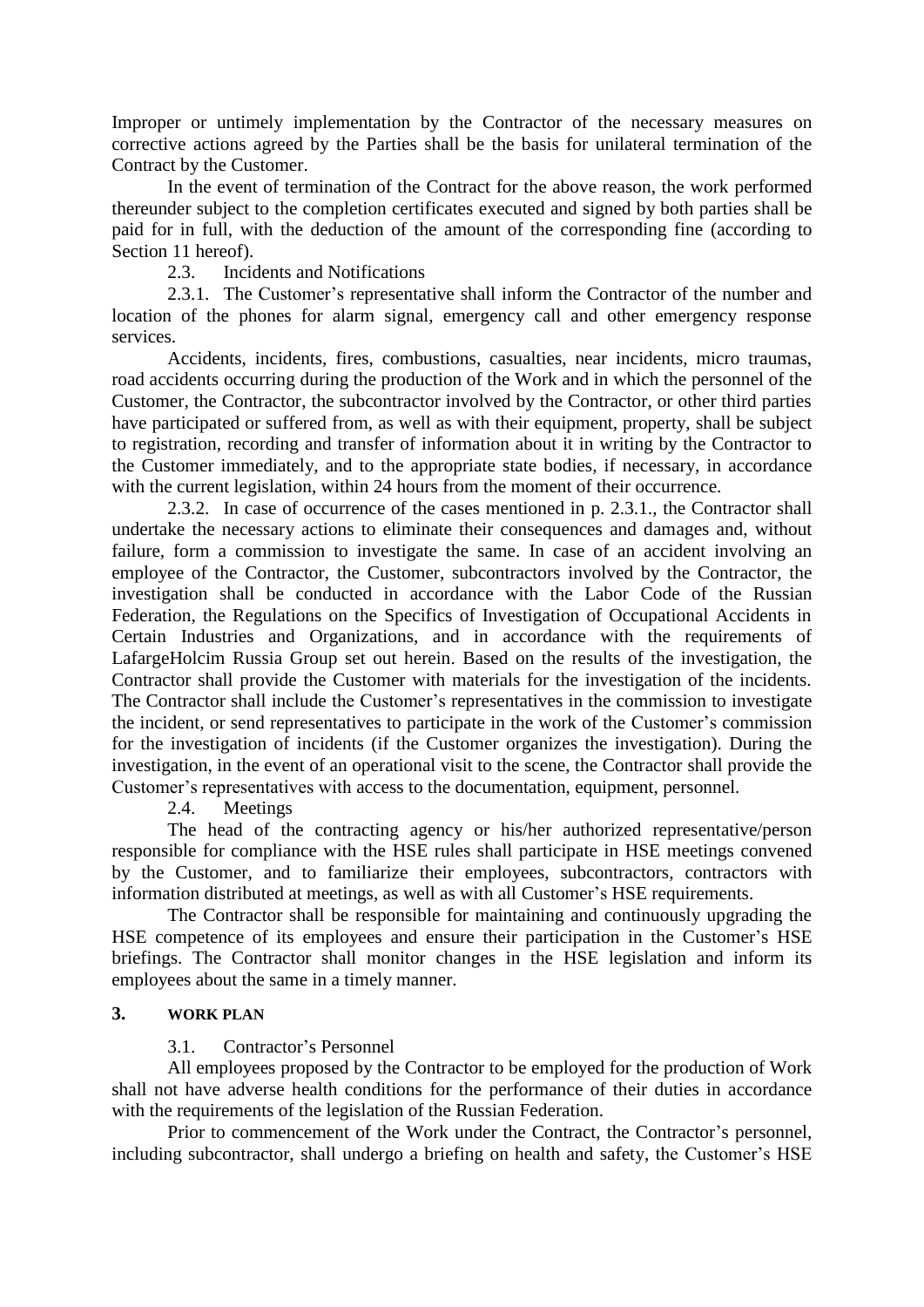internal procedures, as well as environmental aspects of the Contractor's activity in the Customer's premises in the HSE service of LafargeHolcim Russia Group.

Briefing shall be conducted only when submitting documents in accordance with the list under p. 2.1.2.

After the briefings, the Customer's instructors shall sign the Contractor's application, whereby an officer of the Customer's Security Service shall issue a pass form.

When staying in the Customer's premises, the Contractor's employees shall have a logo of their company on the protective helmet or on the visible place of their clothing, as well as a pass issued by an authorized representative of LafargeHolcim Russia Group.

The amount of required training of the Contractor's employees shall depend on the type of work performed and shall be determined by the Customer. If necessary, the Customer may conduct additional briefings with the Contractor's employees regarding the execution of internal documentation on the prevention of accidents in the Customer's premises. If the Customer discovers insufficient competence, professional knowledge, skills of the Contractor's employees, the Customer is entitled to demand from the Contractor an extraordinary assessment or replacement of the employee.

The Contractor shall ensure that all the personnel of the Contractor, its subcontractors engaged in the production of Work keep their workplaces in the proper order and as clean as possible under the given conditions in order to reduce the risk of injury, damage to property, and delays in the production of Work.

If the Contract does not provide for other conditions, the Contractor shall, on its own, arrange the sanitary and living conditions for its employees (household premises, toilets, food).

When staying in the Customer's premises, the Contractor's personnel and the involved subcontractors shall be prohibited from entering the premises other than those assigned to the Contractor for the performance of work. If no certificate of delineation of responsibilities is provided, the Contractor's personnel shall move within the Customer's premises solely for business necessity. At the same time, the entrance to the production site and to the repair area shall be allowed only upon prior agreement of the Customer's Coordinator.

The Customer is entitled to object to the involvement in the production of Work of or to close access to its premises for the Contractor's employees, its subcontractors, as well as demand their removal from the Work, if these employees violate the HSE rules stipulated by the legislation of the Russian Federation, this Agreement, demonstrate unacceptable behavior, show incompetence or negligence in the performance of their duties.

3.1.1. In order to perform the work under the contract, the Contractor shall appoint a Person responsible for compliance with the HSE rules, who shall stay in the premises of the production of Work during the working time of the entire validity period of the Contract. This person shall have the qualifications necessary to carry out this work, as well as have the authority to give instructions and take measures to prevent the consequences of noncompliance with the HSE requirements, sign Violation Certificates, and conduct the necessary HSE trainings, production control, and perform other powers necessary to perform his/her duties.

In the event that work is performed in the Customer premises by 50 or more employees of the Contractor, the Contractor shall ensure the permanent presence in the Customer's premises of an HS engineer(s) with the appropriate qualifications.

3.1.2. The Contractor warrants that its employees, employees of its subcontractors, and, if necessary, employees of its suppliers and sub-suppliers are aware of and comply with the requirements set forth herein.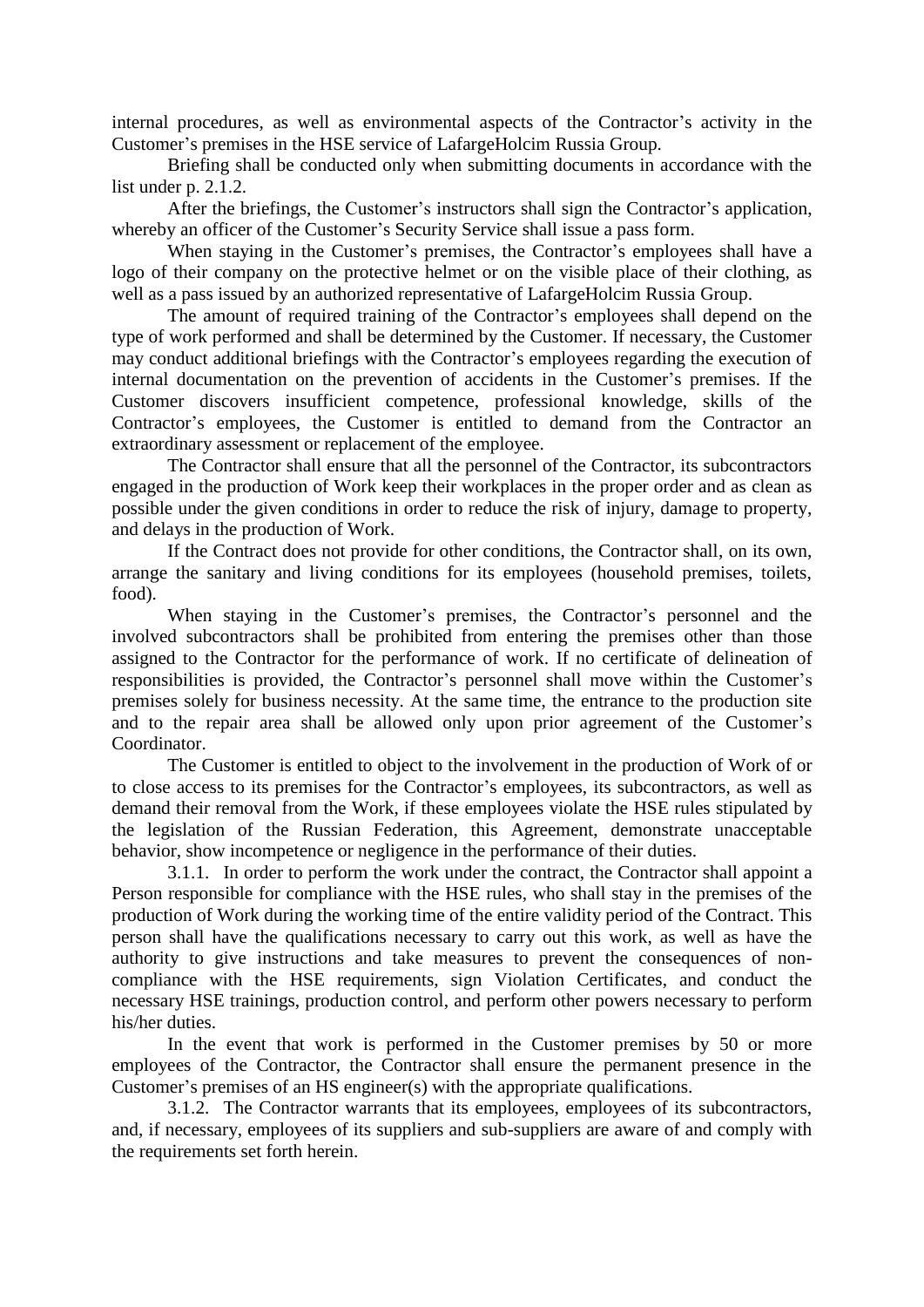3.1.3. When there are several Contracting Agencies in the premises of the production of work, the Contractor shall coordinate with the Customer's Coordinator additional HSE measures to ensure safety during related work.

3.1.4. The Contractor shall issue a job order, before performing the following hazardous work:

- Work with the use of hoisting mechanisms and other construction machinery in the exclusion zones of overhead transmission lines, gas and oil pipelines, product pipelines, warehouses of flammable or combustible liquids, flammable or liquefied gases.
- Gas hazardous work;
- All kinds of hot work in production areas, material warehouses in places of storage of petroleum products and other combustible materials;
- Preparatory, cleaning, lining, inspection and repair work related to staying in bunkers, drying drums, flues, wells, mills (raw and cement), dust chambers, rotary kilns, silos, filters, refrigerators, aspiration mines, slurry tanks, storage tanks for fuel and lubricants and other closed containers, pits and hard-to-reach spaces;
- Work with combustible heaters:
- Excavation work in exclusion zones of underground electric networks, gas pipelines, oil pipelines, water supply and water disposal systems;
- Work with the use of caustic, poisonous, explosive substances;
- Work on dismantling of buildings, structures;
- Work at a height close to unrestrained falls in height of 1.8 and more;
- Work in enclosed space.
- In other cases established by legislative requirements

In the event of a change in the conditions of work, the job order shall be revoked and the work shall be allowed only after making corrections to the risk assessment form and issuing a new job order.

The risk assessment, the CPD (construction planning design) and WP (working plan) shall specific safety measures in the production of these works, with reference to specific conditions and place.

3.1.5. Communications (electricity, water, compressed air etc.) shall not be used without the written permission of the Customer's authorized representative. Processing equipment shall be switched on and off by the Customer's personnel after receiving a written order from the Contractor's authorized representative.

3.1.6. The Contractor shall provide all the places of production with signaling means of collective protection, safety signs (warning, prohibitory, indicative, prescriptive) in accordance with the requirements of the legislation of the Russian Federation and this Agreement.

3.2. Equipment

3.2.1. In order to ensure the efficient and safe production of Work, as well as avoidance of downtime, the Contractor shall supply equipment of the appropriate quality that meets the requirements of the legislation of the Russian Federation, the GOSTs, the technical conditions and the requirements of the Customer. The equipment shall be supplied with the necessary data sheets, certificates, instructions and permits required under the current legislation of the Russian Federation.

All equipment shall be used for its intended purpose, in compliance with the operation rules and safety rules established by the current legislation of the Russian Federation, this Agreement and kept in a safe, working condition.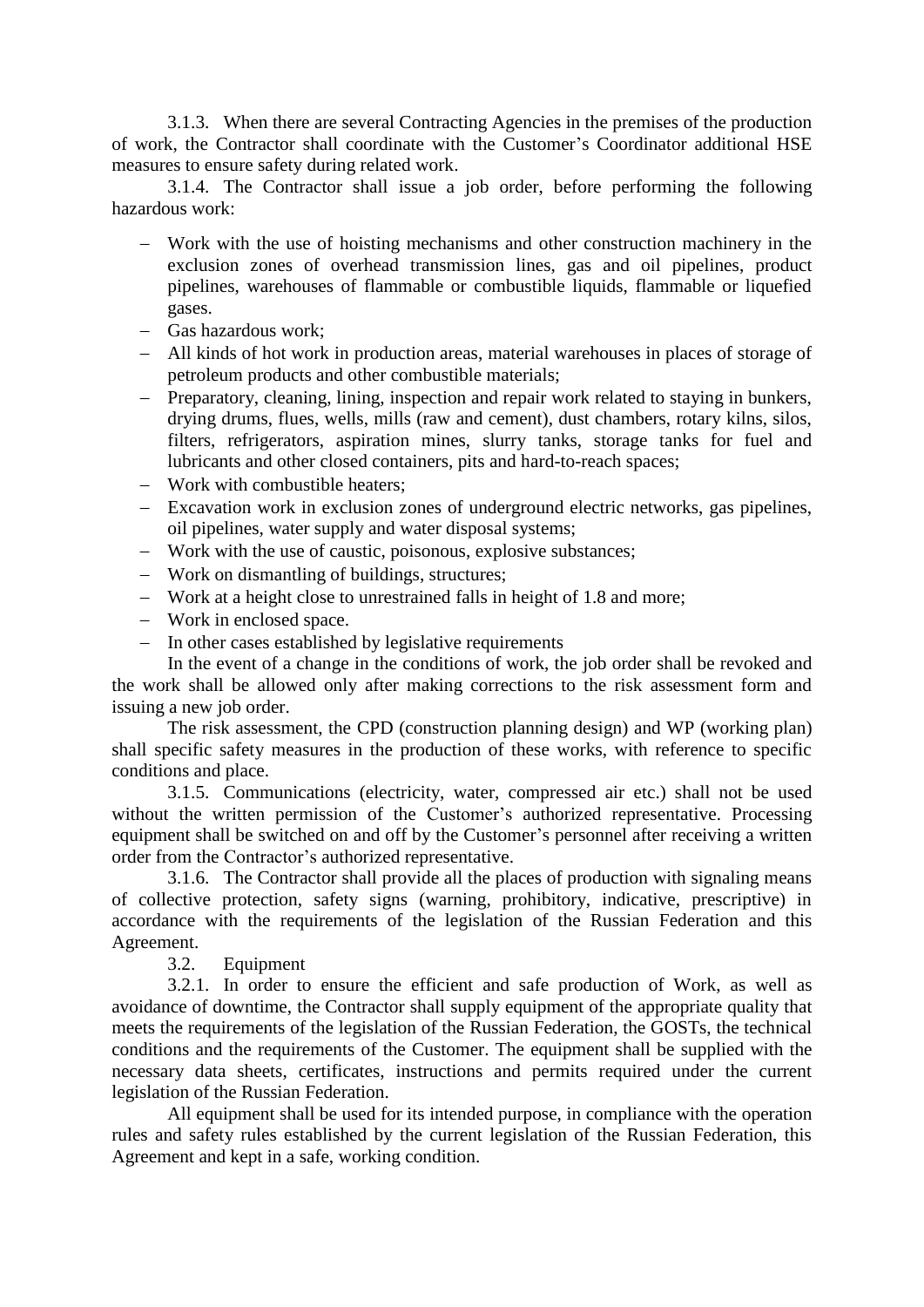In order to verify the requirements described above, the Coordinator, the HS Service officers and other employees of the Customer are entitled to verify the relevant documentation and conduct a visual inspection of the equipment before commencing work, as well as during the performance of work.

It is forbidden to use any equipment, mechanisms, tools in a faulty condition and with inoperative, overdue safety devices (devices and tools for locking, fixing and alarming), as well as operate equipment with characteristics that do not meet the specifications of a data sheet, the legislation of the Russian Federation. All the personnel of the Contractor, as well as its subcontractors, working with the Contractor's equipment shall have the necessary skills, qualifications and appropriate training. The responsibility for training the personnel shall be assigned to the Contractor.

3.2.2. The equipment with dangerous moving details shall have protective barriers in accordance with the requirements of the Russian standards for this type of equipment. All protective barriers shall be attached to the equipment in such a way that a tool is needed to remove them.

3.2.3. If the equipment operated by the Contractor has enclosed spaces where people need to enter, an entry point shall be designed in such a way as to ensure safe entry and exit of people, as well as to ensure the evacuation of employees from the enclosed space in an emergency.

3.2.4. The equipment used (operated) by the Contractor shall have information support (boards), which provides the following information: belonging to the organization, identification number, information about the passed tests and inspections.

3.3. Preparation

The Contractor shall perform preparatory work for the organization of the construction site necessary to ensure the safety of construction, and conduct work in accordance with SNiP 12-03-2001 and 12-04-2002 Safety in Construction.

3.4. Working at Height

3.4.1. When working at height, the Contractor shall observe the Rules on Labor Protection when Working at Height approved by Decree of the Ministry of Labor of Russia No.155n dated 28/03/2014, as well as the Customer's internal requirements Working at Height set forth herein and other regulatory documents.

3.4.2. When working at height using hoisters (towers), the Contractor shall follow and comply with the Federal Industrial Safety Standards and Regulations "Safety Rules for Hazardous Production Facilities with the Use of Hoisting Devices" approved by Order of Rostekhnadzor No.533 dated 12/11/2013, as well as the Customer's requirements Working at Height set out herein.

3.4.3. For all sites with a possibility of falling from height, safety measures shall be described in the risk assessment of contract work.

3.4.4. In order to ensure safe working at height, all the personnel of the Contractor and the Subcontractors involved in working at height shall undergo special training in the Customer's HS Department. In addition, the Contractor shall ensure compliance with the requirements of the legislation of the Russian Federation by the qualification of persons, who:

- $-$  perform work at height
- responsible for installation, dismantling and inspection of scaffolding,
- use lifting platforms in work of a different kind, as well as for persons responsible for serviceability and maintenance of equipment for hoisting people to height.

3.4.5. When working at height, the work alone shall be prohibited. Employees shall know the rules of first aid and be able to provide first aid to the victim in case of a fall from height.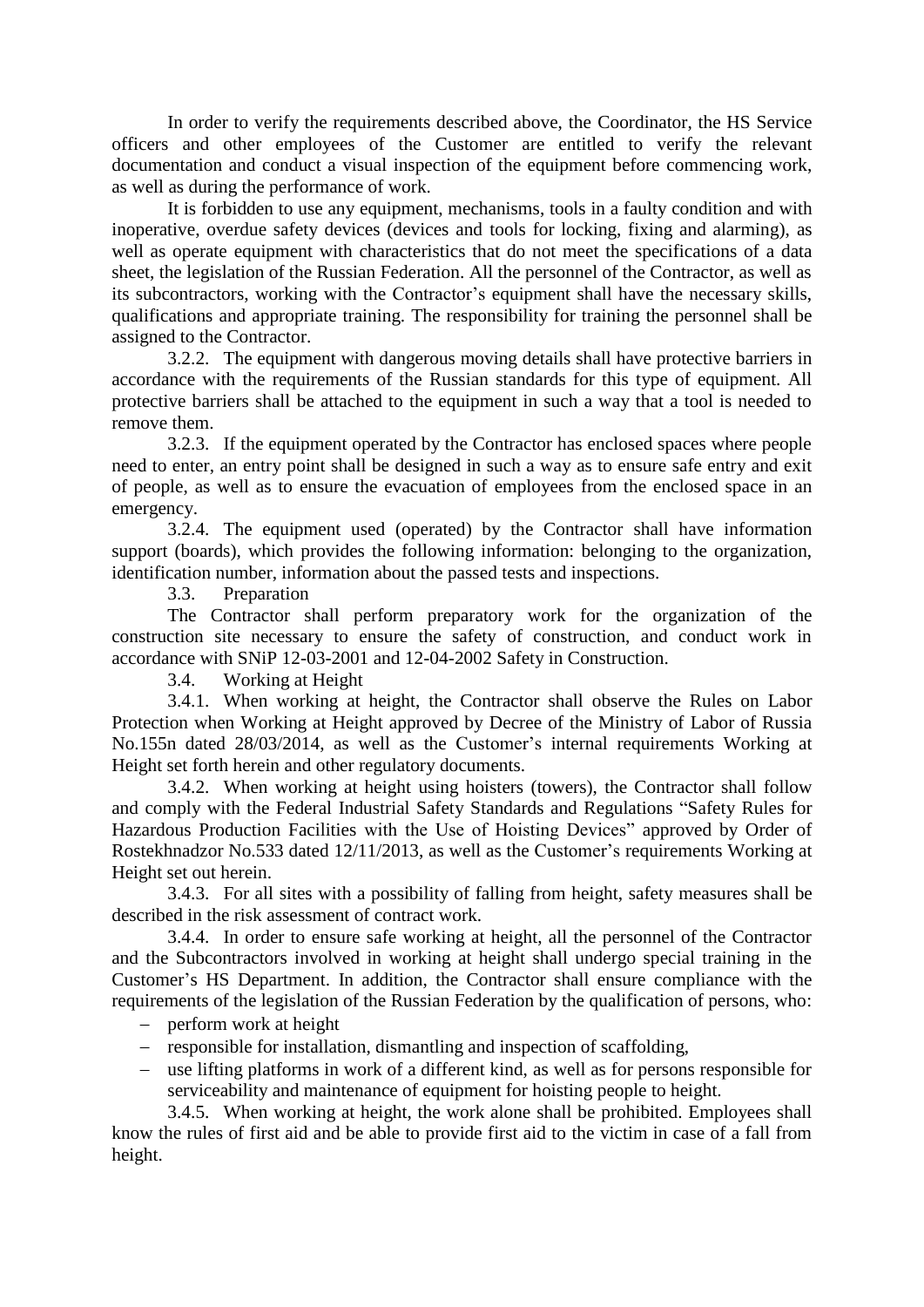3.4.6. Stairs can be used for short-term Work with special permission of the Customer. Custom and wooden stairs cannot be used.

3.4.7. Areas where of working at height shall be protected and marked with warning signs (for example, Caution – Working at Height – Stay Away) at the lower level where objects can fall.

3.4.8. When working at height of more than 1.8 m at an open or unprotected site or on the edge (for example, roof, quarry face etc.), as well as during the installation or dismantling of scaffolds, fall prevention systems (5-safety harness and safety rope) shall be used.

A safety strap cannot be used as a fall-holding device.

3.4.9. Before working at height using safety equipment, the Contractor shall develop and agree with the Coordinator the Evacuation Plan in case of a fall.

3.4.10. All items of equipment for working at height (falling restraints) shall undergo a suitability inspection for further use at least 2 times a year. Each unit of high-altitude equipment shall have an identifier/labeling indicating the date of the last inspection.

The Contractor shall arrange for the inspection of the scaffolding at least once a week, as well as any modifications to their construction after severe weather conditions. All exploited scaffolding shall have a visible tag indicating the date of the last inspection.

The Coordinator, an officer of the HSE service and other employees of the Customer are entitled to prohibit the Contractor from using uninspected or unsafe scaffolding until the violations are eliminated.

3.5. Disabling and Blocking

3.5.1. Employees of the Contractor, its subcontractor in the course of the Work related to the probability of injury due to unexpected energy release or equipment start-up (heat, electrical installation, moving equipment) shall be guided by the Labor Safety Regulations for the Operation of Electrical Installations (approved by Decree of the Ministry of Labor and Social Protection of the Russian Federation No.328n dated July 24, 2013) and comply with the requirements for disabling and blocking procedure established in LafargeHolcim Russia Group.

3.5.2. In case of need to apply the disabling and blocking procedure, the Contractor shall agree a disabling order with the Coordinator.

3.5.3. Personnel of the Contractor/subcontractor involved in the above-mentioned work shall undergo special briefing in the Customer's HS Department. This briefing can be conducted in the framework of the introductory HSE briefing in the HS Department of the Customer in coordination with the Coordinator.

3.5.4. Prior to commencement of work, each employee of the Contractor/subcontractor shall have a personal lock and perform disabling in accordance with the Customer's internal procedures.

In the event that the Contractor's employees lose or damage the personal locks issued by the Customer, the Contractor shall compensate the Customer for the cost of personal locks lost or damaged through the fault of the Contractor.

3.5.5. The procedure for blocking energy sources shall involve the installation of personal locks on the disablers by each person involved in the work. Only a person who has installed a personal lock shall be entitled to remove the same. Keys for personal locks cannot be transferred to other persons.

The Contractor shall bear full responsibility, including financial, for the consequences of those cases when the Contractor's employee leaving the Customer's territory has not removed his/her personal lock from the disabler.

3.6. Work in Enclosed Space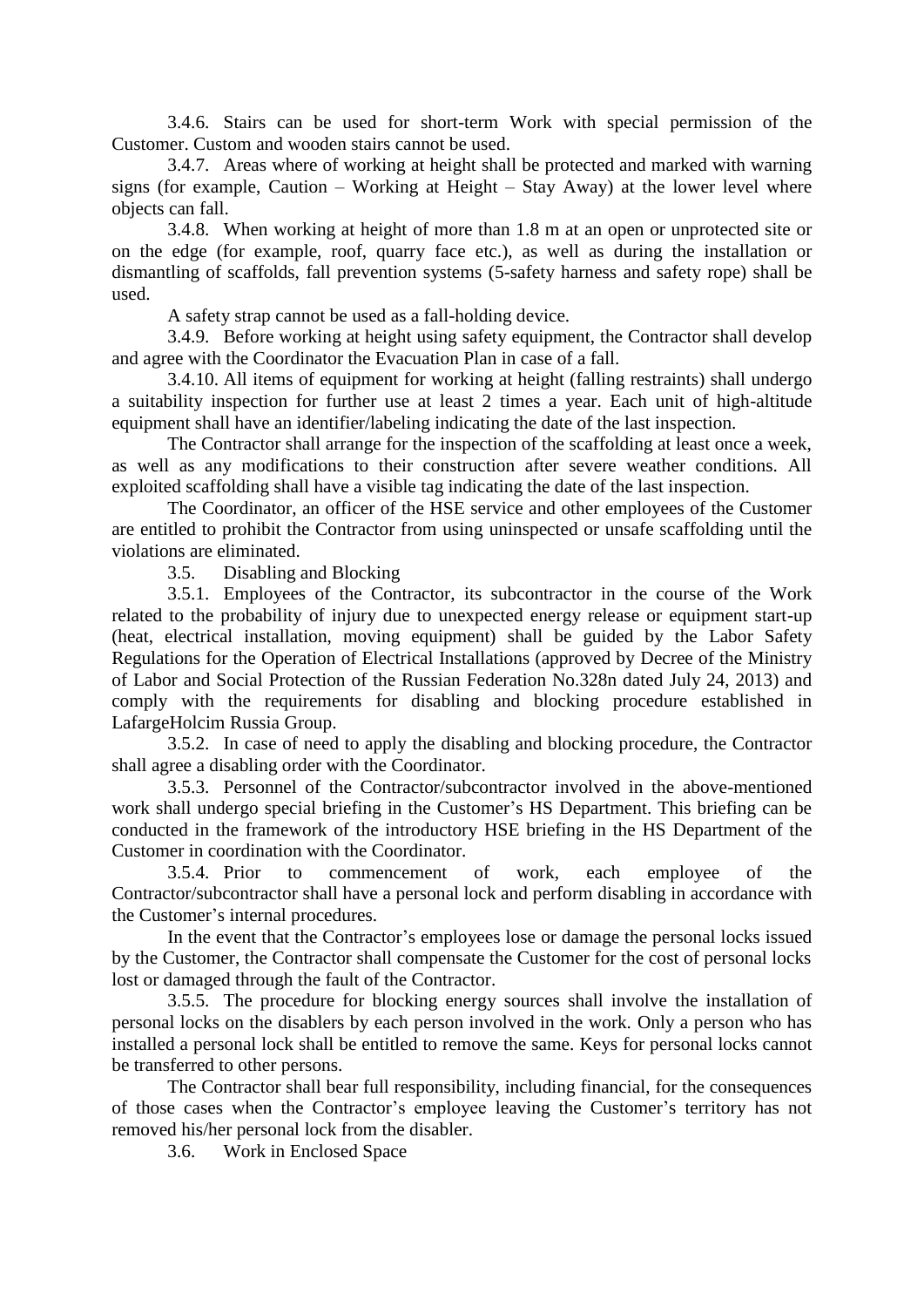3.6.1. When working in Enclosed Space, the Contractor shall perform work in accordance with the requirements of the Russian legislation, LafargeHolcim internal regulations, as well as the following requirements of LafargeHolcim Russia Group:

- The Contractor's risk assessment shall include the necessary safety measures for performing work in enclosed space by employees of the Contractor and Subcontractors involved by the Contractor.
- In order to ensure the safe conduct of work in enclosed space, the Contractor's personnel (permit issuers and employees) shall undergo special briefing in the Customer's HS Department, which provides:
	- understanding the risks associated with work in enclosed space;
	- knowledge of the tasks and duties of a supervisor;
	- understanding the procedures for responding to emergencies;
	- explanations on how to use a gas-analyzer or other devices to estimate the air parameters of the work area.

3.6.2. Before performing work in enclosed space, the Contractor shall develop and agree with the Coordinator an Emergency Evacuation Plan.

3.6.3. Partially limited space where in the course of work the concentration of oxygen or harmful substances in the air of the working space may change to dangerous level shall be qualified as enclosed (for example, the production of paint or welding works in the receiving bin, charging chutes, shoots; the use of equipment with an explosion engine inside premises or excavations with natural ventilation of air).

3.7. Excavation

3.7.1. In the course of excavation work, the Contractor and subcontractors involved by the Contractor shall be guided by the requirements of the legislation of the Russian Federation, including SP 45.13330.2012. Code Specification. Earth Structures, Bottoms and Foundations, the Environmental Law of the Russian Federation, as well as the requirements of LafargeHolcim Russia Group for excavation work stipulated herein and other regulations.

3.7.2. Prior to commencement of excavation work performed both mechanically and manually (excluding day-to-day operations of the quarry and bulk warehouses) associated with the opening of the soil to a depth of more than 30 cm, the Contractor shall issue a written Permit for the excavation work in the services of the Customer.

3.7.3. If personnel are required to enter into excavations/trenches with a depth of more than 1 m and a width of more than 0.5 m, or when an excavation/trench is necessary to gain access and/or work on underground communications, the risks and related control measures shall be described in detail in the form of a risk assessment.

3.7.4. For the period of excavation work, an excavation shall be fenced to prevent possible movement of people and vehicles, equipped with appropriate warning signs and inscriptions and, if necessary, alarm lighting working at night. The fence shall be installed no closer than 2 m from the excavation and in the presence of a rail track – no closer than 2.6 m.

3.7.5. The excavation work on the existing underground engineering communications using excavating machinery shall be allowed only if the distance to which the operator can approach engineering communications is provided. The distances are regulated by SNiP and depend on the conditions of the work, as well as on the type of underground engineering communications. All excavation work closer than the above distances shall be performed manually with a shovel. At the same time, no breaker, pickax or similar impact drivers, as well as special mobile means of mechanization, can be used.

3.7.6. In the area of excavation work in the operation of road construction machinery, parallel performance of any other work, as well as the stay of employees within the hazardous area of the operating bodies of the operating machinery (at least 5 m), shall be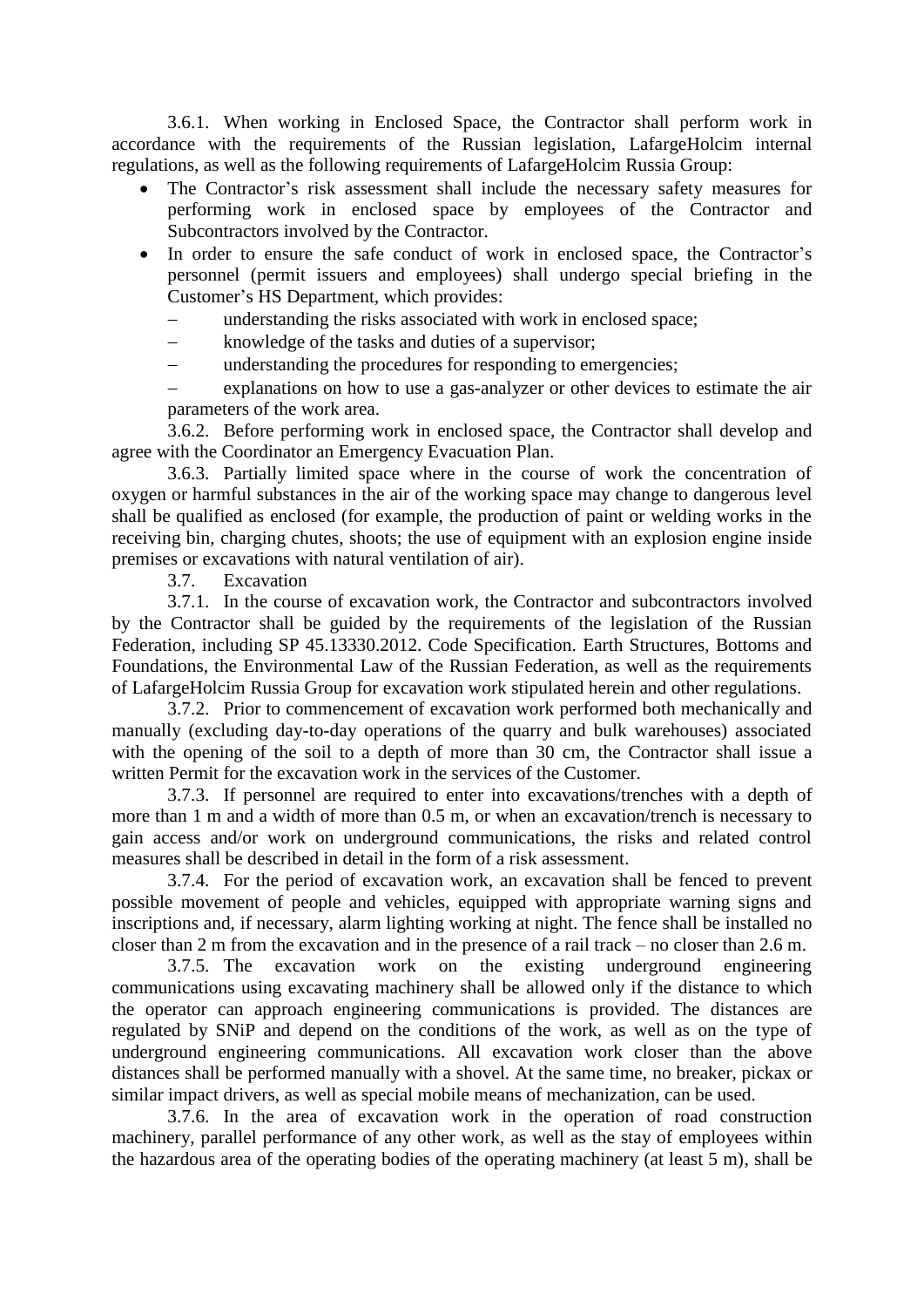prohibited. The soil extracted from the ditch or trench, as well as other materials and working tool, shall be located at a distance no closer than 2 m from the outer edge of the excavation.

3.7.7. The excavation work shall be stopped immediately if:

- danger of ground failure;
- danger of deformation of the foundation of nearby structures;
- detection of engineering communications not provided for in the plan-scheme;
- detection of the effect of harmful substances inside the excavation;
- excavation of an explosive object.

Further resumption of work shall be possible only after the elimination of the hazardous factor and the implementation of additional security measures.

3.7.8. If personnel are required to enter into excavations/trenches before performing the work, the Contractor shall develop and agree with the Coordinator an Emergency Evacuation Plan and ensure the means necessary for evacuation.

3.7.9. Inspection of the safety of excavations/trenches shall be carried out at least once a week, as well as when there are signs of a possible collapse, any changes in the structure or after severe weather conditions (heavy rains).

3.8. Hot Work

3.8.1. In the production of hot work, the Contractor and subcontractors involved by the Contractor shall be guided by the requirements of the legislation of the Russian Federation, as well as the hot work requirements of LafargeHolcim Russia Group set forth herein and other regulations.

3.8.2. Before commencement of the hot work, the Contractor shall take security measures in the performance of hot work in the form of an assessment of the risks of contract work and issue a job order. The job order for conducting hot work can be valid for not more than 7 days.

3.8.3. If an immobile welding point is required in the Customer's premises, the conditions for the organization thereof shall be coordinated with the Customer's Coordinator. Subject to the written confirmation by the Coordinator of the compliance of the Contractor's immobile welding point with the safety requirements adopted by LafargeHolcim Russia Groupp, the requirement to issue a job order for hot work at this welding point may be revoked.

3.8.4. When performing hot work, the Contractor shall take measures to restrict people and transport access to the danger zone (fencing the danger zone, warning signs), including the lower levels where there is a possibility of falling molten metal, scale etc.

3.8.5. When performing hot work using gas bottles, the Contractor and the Subcontractors involved by the Contractor in their work shall be guided by Industrial Safety Rules for Hazardous Production Facilities Using Equipment Operating Under Excessive Pressure (Order of Rostekhnadzor No.115 On Approval of Federal Industrial Safety Standards and Rules dated 25/03/2014)

3.8.6. The storage conditions for gas bottles shall meet the following requirements:

 empty and intact bottles shall be stored separately and separated by a rigid structure or wall;

all bottles shall be stored in an upright position, be fixed or connected by a chain;

 bottles with combustible gases shall be stored at a distance of at least 7 meters from bottles with compressed non-flammable gas. For substances subject more stringent requirements of the Russian legislation, the minimum distance shall be increased.

3.8.7. Oxygen and acetylene containers shall meet the following requirements:

 before the burner, a flame retardant valve (flame arrester) shall be installed, and before the container – a return stroke valve;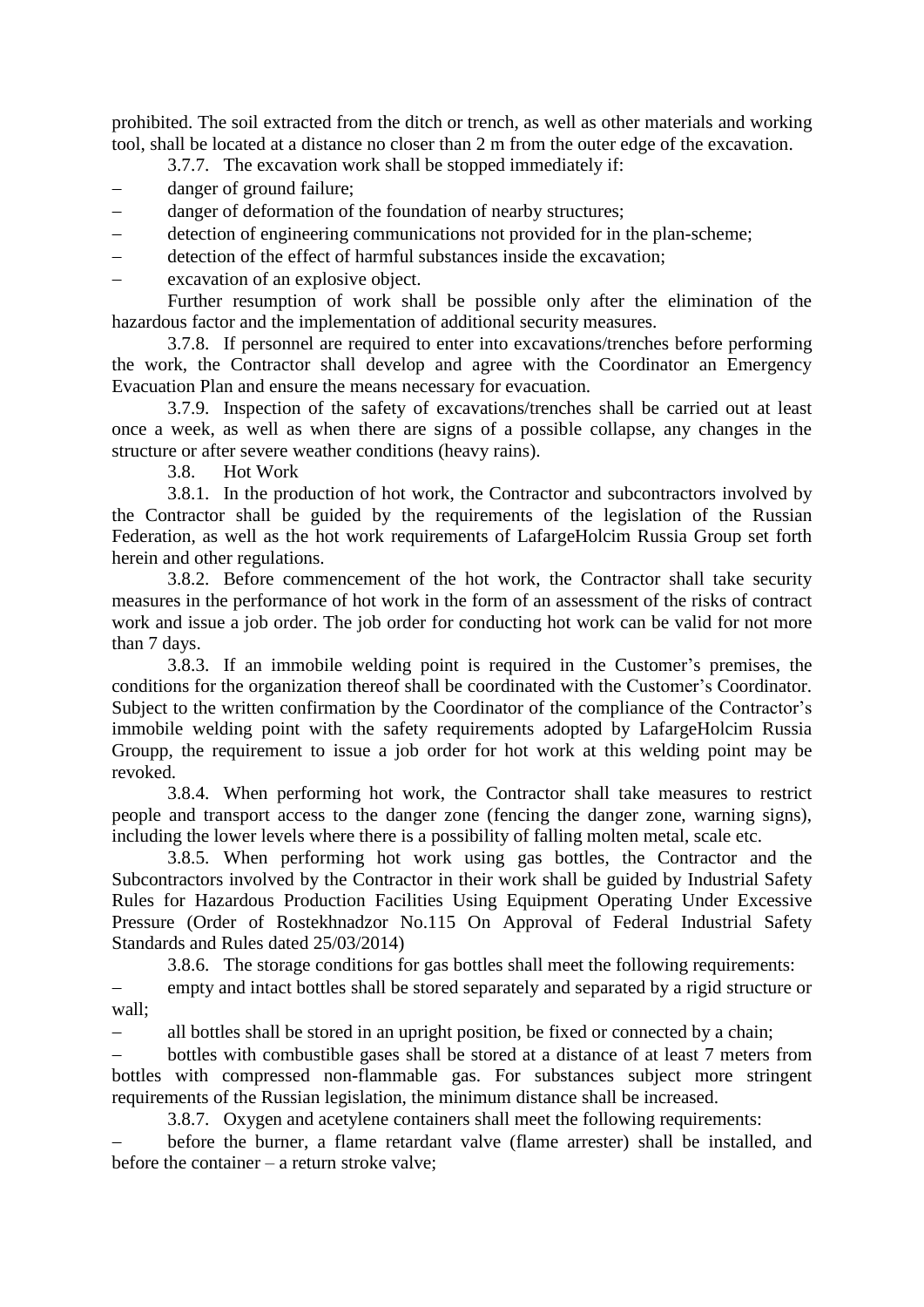each container shall be equipped with a manometer, manometers shall be in working condition;

 all hoses shall be in working condition (no cuts, no marks of damage, no cracks) and securely fastened to fittings or connection points. It is forbidden to use a wire for fastening hoses;

acetylene containers shall be transported and stored upright;

gas containers shall be fastened upright to permanent or temporary structures.

3.8.8. For the hot work areas, the Contractor shall appoint a person responsible for fire safety. This employee shall:

undergo training/briefing on his/her duties;

 have means of alarm in case of emergency; and stay in the work area for at least 30 minutes after completion.

3.8.9. Welding equipment, gas hoses and fittings shall be inspected at least every 3 months. The inspection results shall be documented.

3.9. Work on the hoisting and moving of load, the movement of people using specialized hoisting mechanisms.

3.9.1. When performing lifting work, the Contractor and subcontractors involved by the Contractor shall be guided by the Federal regulations and rules in the field of industrial safety "Safety Rules for Hazardous Production Facilities Using Hoisting Devices" approved by Order of Rostekhnadzor No.533 dated 12/11/2013, as well as the requirements of LafargeHolcim Russia Group for lifting work stipulated herein and other regulations.

3.9.2. When performing work related to the movement of people (cargo) using hoisters (towers), the Contractor and Subcontractors involved by the Contractor shall be guided by the Federal regulations and rules in the field of industrial safety "Safety Rules for Hazardous Production Facilities Using Hoisting Devices" approved by Order of Rostekhnadzor No.533 dated 12/11/2013.

3.9.3. In the production of lifting work, the Contractor and subcontractors involved by the Contractor shall take into account that lifting and moving people with jib-type cranes is strictly prohibited.

3.9.4. Increased attention in the risk assessment of contract work shall be given to security measures in the following cases:

when people need to work with the cargo during its movement (control the movement of cargo in limited areas);

when performing non-standard tasks or performing work for the first time.

in the case of tandem lifting of load (two or more cranes).

 in the presence of hazardous environmental factors (power lines, physical obstacles, unstable ground etc.)

 in cases where people need to work within the area of possible falling of suspended load (not under load, work of people under load is prohibited).

when moving people (cargo) using hoisters (towers).

3.9.5. The cranes (which are subject to registration with Rostekhnadzor bodies in accordance with the requirements of the Federal standards and regulations in the field of industrial safety "Safety Rules for Hazardous Production Facilities Using Hoisting Devices" approved by Order of Rostekhnadzor No.533 dated 12/11/2013) shall be equipped with boards specifying registration number, marked capacity and the date of the next partial and complete technical inspection.

3.9.6. The operated hoisters (which are subject to registration with Rostekhnadzor bodies in accordance with the requirements of the Federal standards and regulations in the field of industrial safety "Safety Rules for Hazardous Production Facilities Using Hoisting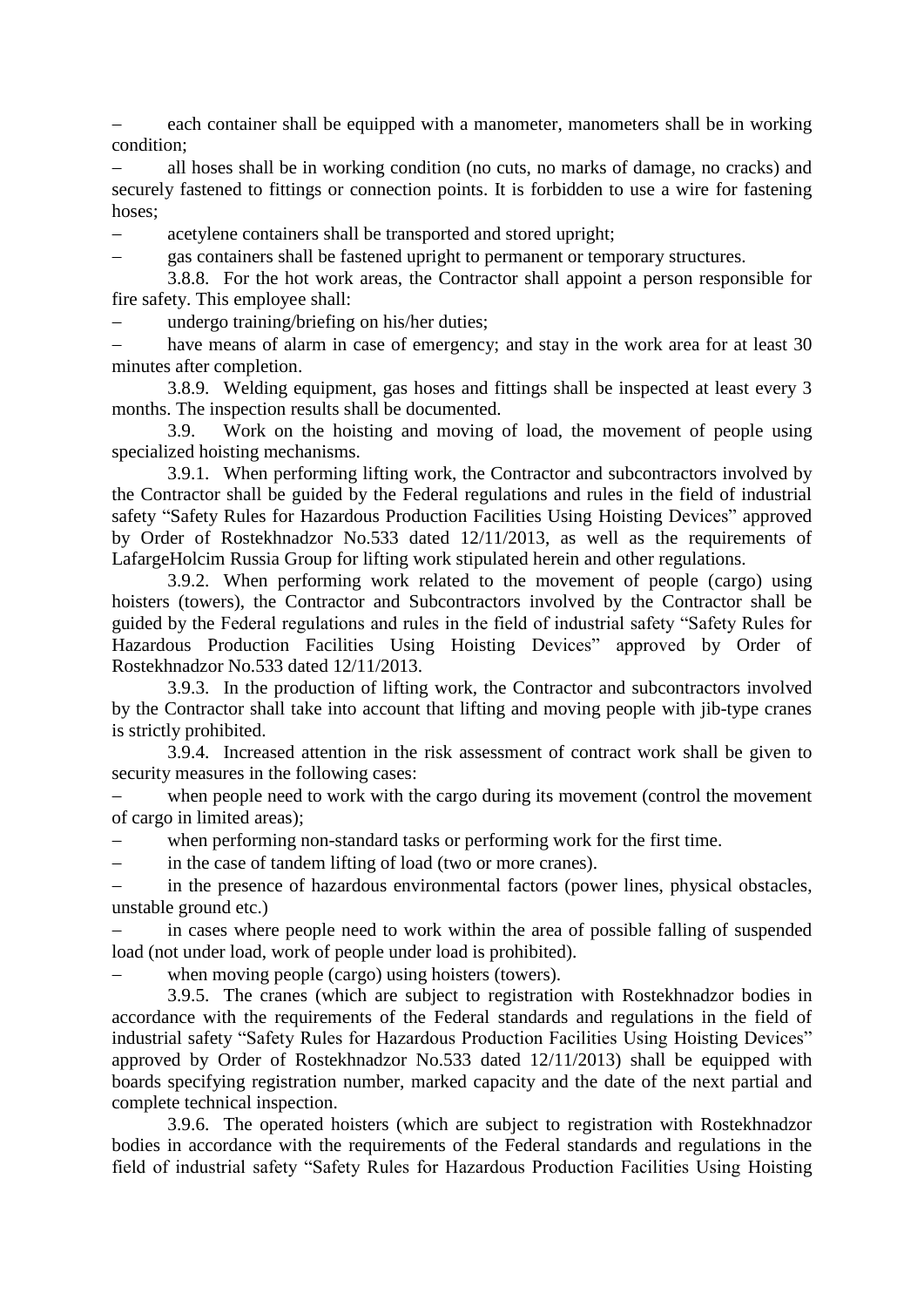Devices" approved by Order of Rostekhnadzor No.533 dated 12/11/2013) shall be equipped with boards specifying registration number, marked capacity and the date of the next partial and complete technical inspection.

3.9.7. The storage of hoisting mechanisms and equipment shall be equipped with signs with information about the slings, load capacity and the recommended scheme for using the sling when lifting.

3.9.8. Defective hoisting devices, as well as devices that do not have tags (stamps), shall not be located in the places of production. Unlabeled and damaged containers shall not be in the places of production of work.

3.9.9. All hoisting mechanisms and equipment, as well as supporting stands, shall be equipped with signs with information on the maximum workload (MWL).

3.9.10. Hoisting equipment shall be stored:

on racks, shelves or suspended, not on the ground;

sorted by type and load capacity for quick selection;

 slings made of artificial fibers shall be stored in a place preventing direct sunlight from getting into the environment to avoid damage by ultraviolet rays.

3.9.11. Areas of work performing related to the hoisting and moving of load shall be protected by an alarm tape or other methods to prevent unauthorized people from entering the danger zone and unauthorized passage of equipment.

3.10. Electrical Safety

3.10.1. Electrical boards and boxes, electrical cells and substations, any electrical equipment shall:

 have the design that meets the conditions of use, providing protection from external environmental influences, if necessary – explosion-proof design.

 have the necessary labeling and warning signs (voltage, danger of electric shock, emergency shutdown system labeling)

be reliably protected from unauthorized access.

3.10.2. Each used electric installation shall have an emergency shutdown device, and be able to lock the feed circuit in the "off" condition with a lock.

3.10.3. All extensions used outdoors shall have a design that is appropriate to their operating conditions.

3.10.4. All mobile power tools shall be inspected on a regular basis. Cables and connecting devices shall not have any damage, traces of melting or burning. All operated mobile electrical accessories shall have a tag indicating timely inspection and operability.

3.10.5. The entire shared electric network (sockets) shall be protected by RCD configured to operate at a residual current of 30 mA; if there is no RCD in the circuit, mobile RCDs shall be used.

3.10.6. All mobile appliances shall have valid identification labels or tags indicating the operability of the equipment.

3.10.7. Devices for the protection of appliances (safety cutoffs, differential protection systems against overload) shall be installed in each electrical circuit. Only electrical personnel shall have access to these devices.

3.10.8. Electrical circuits shall be available for each unit of appliances.

3.11. Work in the area of hot gas emissions, near materials and surfaces with increased temperature

3.11.1. Before commencing work in the areas of hot gas emission, near materials and surfaces with increased temperature, the Contractor shall, in conjunction with the Customer's representatives, conduct a risk assessment. The work shall be performed with the issuance of a job order by the Contractor.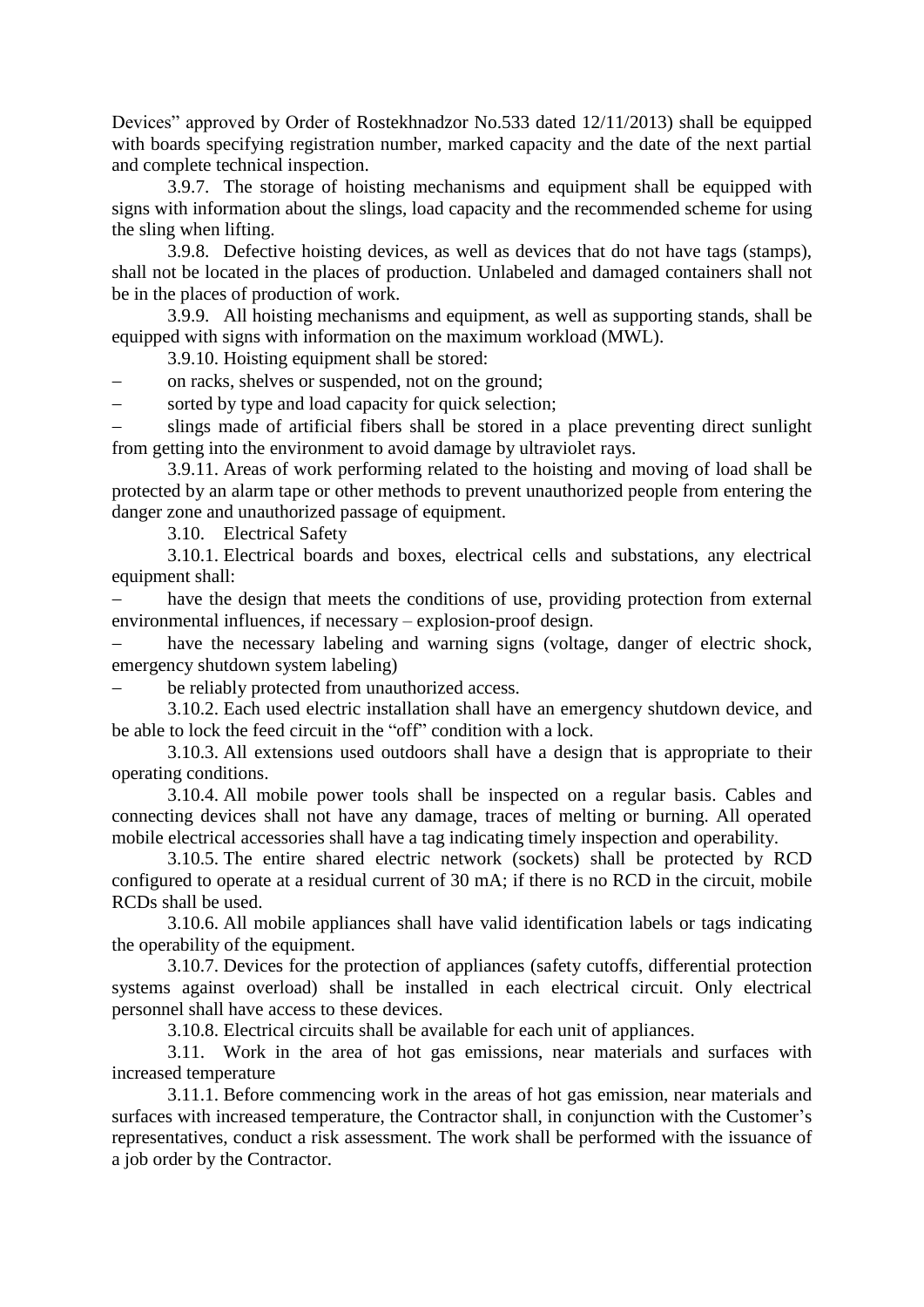3.11.2. Before performing work in the areas of hot gas emissions, near materials and surfaces with increased temperature, the Contractor shall develop and agree with the Coordinator an Emergency Evacuation Plan.

3.11.3. Work in the areas of hot gas emissions, near materials and surfaces with increased temperature shall be performed at an air temperature of no higher than 40 C, while the employee shall not stay in the work area for more than 15 minutes, followed by a 10 minute rest break in normal temperature conditions.

3.11.4. Every employee who performs work in the areas of hot gas emission, near materials and surfaces with increased temperature shall be provided with personal protective equipment in accordance with identified hazards (overalls, special footwear, gloves, protective helmet, goggles, respirators, gas masks, safety belts with attached safety ropes, other special preventers), and shall apply them in accordance with identified hazards and risks at workplaces.

3.11.5. If complex work (joint or combined) is required in the areas of hot gas emissions, near materials and surfaces with increased temperature, the Contractor shall appoint a Supervisor from among the most qualified contractors (as a rule, a job foreman).

The Supervisor shall:

 undergo a special briefing by an officer issuing a job order or a foreman (against signature in the job order);

 personally conduct control over the performance of work during the working shift and compliance with measures ensuring safe working conditions determined by job order and included in the duties of the contractors;

 independently or at the request of the work supervisor or an officer giving a permit, suspend the production of work (and notify the foreman thereof) in the event of a threat to the life and health of the work performer;

 resume the performance of work under the instructions of an officer giving a permit or a work performer;

 bear responsibility for the observance of measures to ensure safe working conditions during the performance of work that is the responsibility of work performers and determined by job order.

## 3.12. Work by Water

All persons working by water shall observe the following rules:

- during work, use life-saving appliances to keep their weight afloat.
- conduct an inspection of life-saving appliances before their application.
- before use, check all ladders, bridges, platforms, working structures and stairs.
- use the necessary personal protective equipment in accordance with p. 4. hereof.
- take precautionary measures in respect of working conditions by water:
- temperature
- passage along the embankment (slip, fall)
- biological risks
- current, water impact
- agree on how to communicate with a controller or a sentry.
- 3.13. Completion of Work

After the completion of work, the Contractor shall immediately remove from the Customer's premises all unused materials, if they are not the property of the Customer, and the equipment and keep the working area clean according to the requirements of the Customer.

## **4. PERSONAL PROTECTIVE EQUIPMENT (PPE)**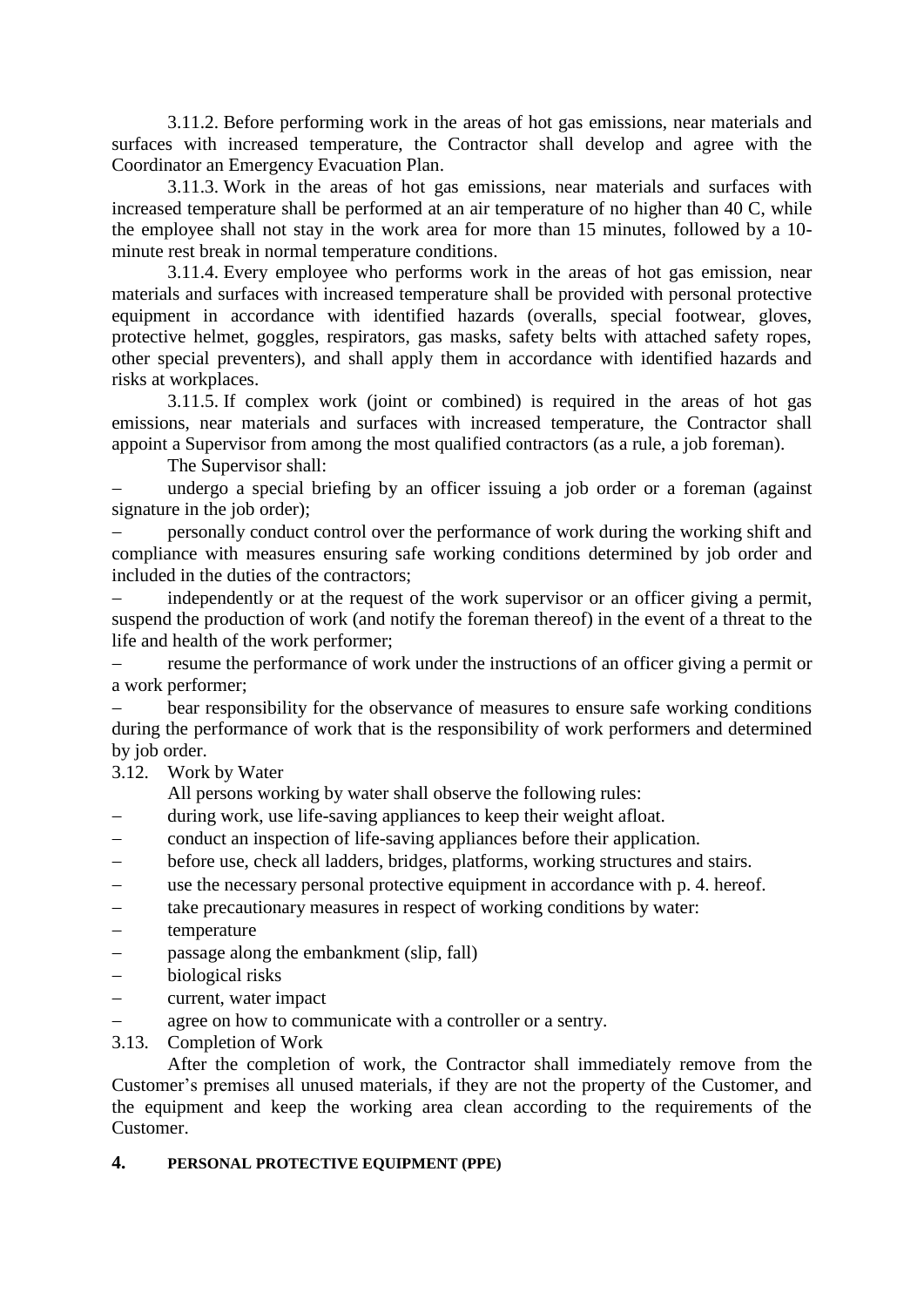All personnel shall be provided with the following personal protective equipment (PPE), correctly apply and constantly use the same when in the premises:

- special shoes equipped with a shockproof toe puff;
- goggles having shatterproof lenses and side protection;
- protective helmet;

 a safety vest or clothing with reflective and contrasting inserts allowing to remain visible in different conditions of the production environment.

Personnel engaged in the production of Work shall additionally use the appropriate PPE to protect against the risks associated with the production of Work:

- breathing mask inhaler;
- earphones or ear plugs;
- goggles of closed type;
- protective gloves;
- protective face visor fixed on a helmet. Visors with headband shall not be used. For welding work:

 protective masks/visors fixed on a helmet. Masks/visors with headband shall not be used;

- heat-resistant overalls and gloves;
- special footwear for welding work;
- special gloves and aprons for operations involving the mixing of chemicals.

All PPE listed above shall be certified for use in the territory of the Russian Federation.

Provision of personnel with PPE and ensuring that the Contractor's personnel comply with the requirements for the use of PPE shall be the sole responsibility of the Contractor.

#### **5. CONTRACTOR'S TRANSPORT**

All the vehicles of the Contractor used in the production of Work shall be equipped with:

built-in seat belts for driver's and every passenger seat.

 a first-aid kit, fire extinguisher, rear-view mirrors, sound signal, emergency stop signs, stoppers (trunnions) for putting under the wheels (if necessary, for example, when working in a quarry);

- tires corresponding to the time of year and the requirements of traffic regulations for wear of the tread;

 a working light signal system when reversing, and technological and freight transport with load capacity of more than 10 tons, and an automatic reverse sound signal.

For access to the quarry, all the cars and technological transport of the Contractor shall be equipped with tetralateral strobe light.

The Contractor shall:

 prepare a Vehicle Site Traffic Plan, including information on the signs of speed limits and protection of the edge of the road in the event that the Contractor uses vehicles and technological transport when performing work in the premises of the Customer;

 organize work on road safety in accordance with the requirements of the Federal Law No.196-FZ On Road Safety dated 10/12/1995;

 provide the Customer, or use serviceable vehicles in the course of the Work, timely conduct technical inspection of vehicles, in accordance with the legislation of the Russian Federation;

 organize control inspections of vehicles before departure on the route/before the commencement of the Work;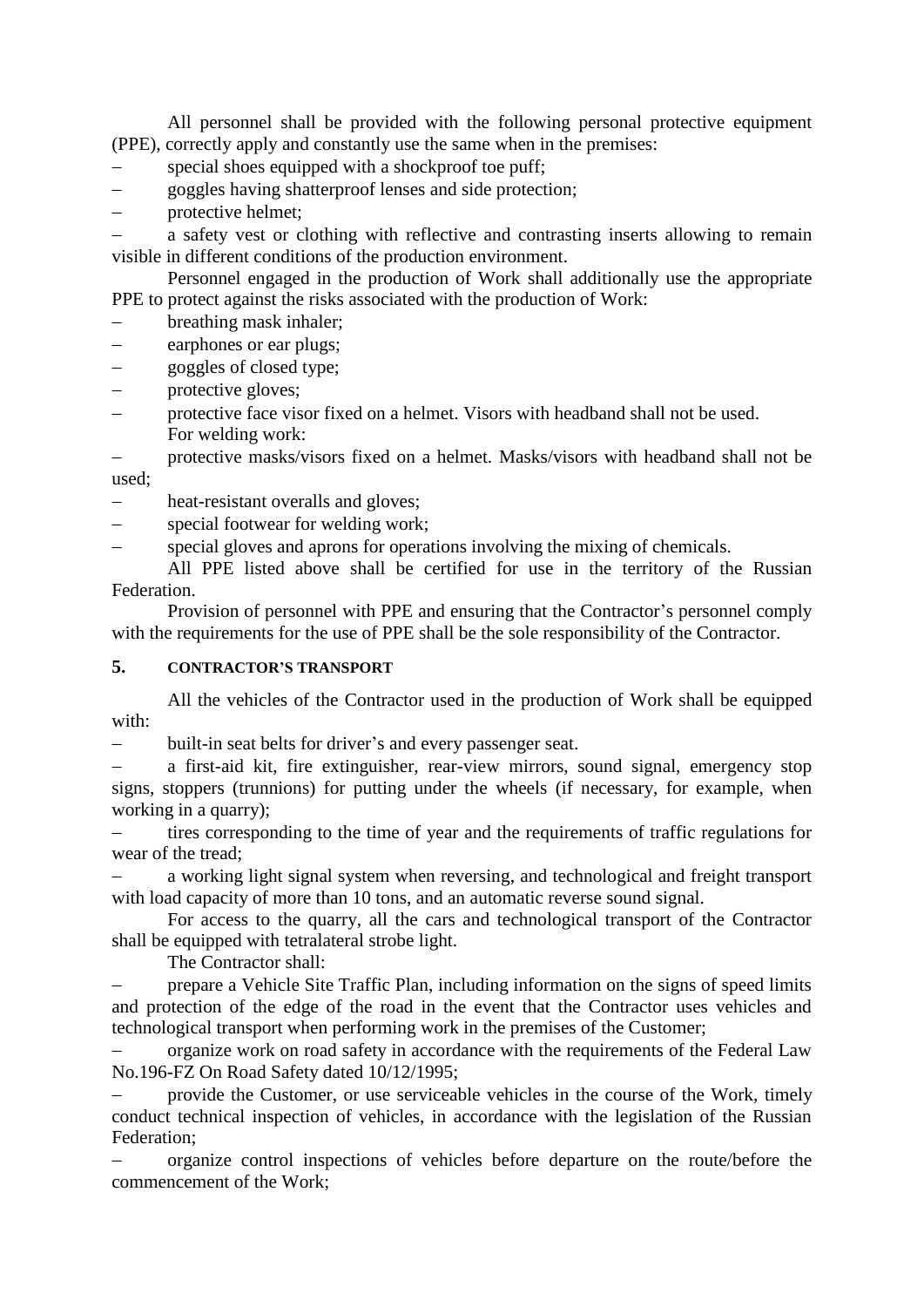ensure compliance with internal speed mode established by the Customer;

 ensure the movement and parking of vehicles in accordance with the layout at the Customer's site (if any);

 submit to the Customer for inspection hoisting equipment and aerial platforms before entering to the territory, with the provision of the necessary documents permitting its operation;

 show the guards at the entry of trucks to the Customer's premises the tickets of the established form with a note about the pre-trip medical examination and a note of the mechanic about the serviceability of the vehicle.

observe the traffic rules when moving vehicles within the premises of the Customer.

# **6. ALCOHOL AND PSYCHOACTIVE SUBSTANCES POLICY**

The Contractor shall:

• every day prior to the commencement of the work shift and production Work, organize the examination of its employees, including employees of the Subcontractors, for being under the influence of alcohol or psychoactive substances (collectively referred to as "employees under the influence of alcohol or psychoactive substances");

immediately remove from the performance of Work and from the premises of LafargeHolcim Russia Group the employees under the influence of alcohol or psychoactive substances;

• not prevent from and, if possible, assist the Customer in conducting regular and selective examinations of its employees and employees of the Subcontractor for being under the influence of alcohol or psychoactive substances using rapid tests and reliable breathalyzer;

• not prevent from and, if possible, assist the Customer in conducting inspection of cargo brought in by its employees, including Subcontractors' employees, in the premises of LafargeHolcim Russia Group, for the presence of alcohol or psychoactive substances;

• not allow alcohol, alcoholic beverages or psychoactive substances to be brought in by its employees, including Subcontractor's employees, in the premises of LafargeHolcim Russia group, except for Permitted Substances.

- The procedure for recording any violations of alcohol or psychoactive substance requirements: When a Contractor's employee is found with signs of alcoholic, narcotic or other toxic intoxication, the employee shall be sent to the Customer's medical point for medical examination. Based on the results of the medical examination, a Breathalyzer Protocol shall be drawn up. When establishing the state of alcoholic, narcotic or other toxic intoxication, simultaneously with the Protocol, the Report specified in p. 12.3 hereof shall be drawn up, and the employee shall be immediately removed from the premises of the Customer. If the Contractor's employee refuses to undergo a medical examination, in the presence of two witnesses, the Report specified in p. 12.3 hereof shall be drawn up, and the employee shall be immediately removed from the premises of the Customer. In this case, evidence of alcohol or other toxic intoxication shall be testimony, memos, reports etc.
- Finding an employee in the state of alcohol, narcotic or other toxic intoxication, as well as the Breathalyzer Protocol and/or the Report specified in p. 12.3 hereof shall be the unconditional ground for imposing a fine on the Contractor in accordance with p. 12.4. hereof, as well as a disciplinary action by the Contractor on the above-mentioned employee.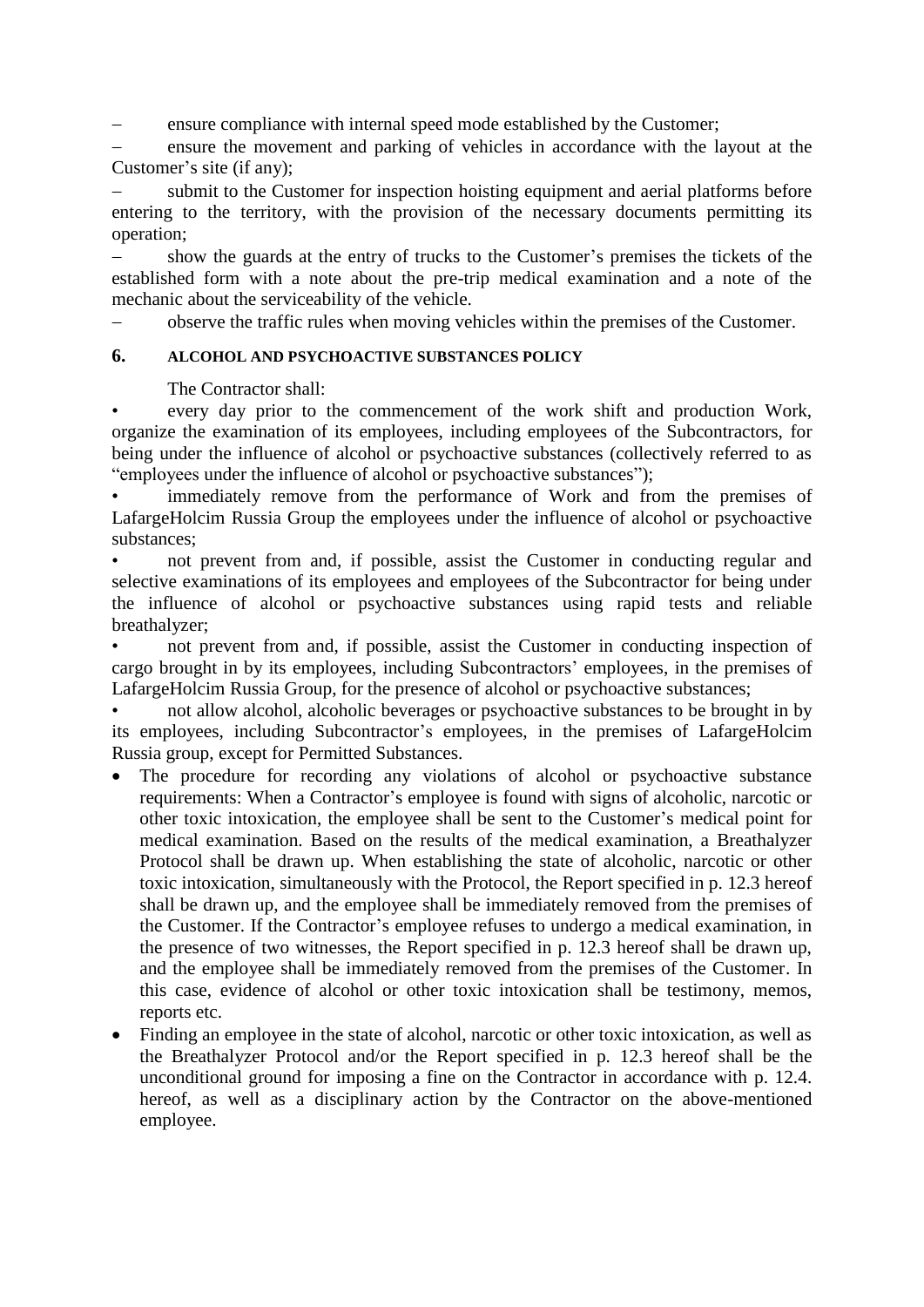• The refusal by the Contractor's employee to undergo medical examination to establish the fact of alcohol, narcotic or other toxic intoxication shall not release the Contractor from paying the fine provided for in p. 12.4. hereof.

The Customer is entitled to:

• conduct regular, irregular and random examinations, as well as daily examinations of the Contractor's employees before passing to the premises of LafargeHolcim Russia Group, using an express test and reliable breathalyzer;

• immediately remove the Contractor's employee from the premises of LafargeHolcim Russia Group, upon confirmation of him/her being under the influence of alcohol or psychoactive substances;

• refuse the Contractor's employee to enter the premises of LafargeHolcim Russia Group upon confirmation of him/her being under the influence of alcohol or psychoactive substances on the basis of the rapid test data and reliable breathalyzer;

• conduct inspections of cargo brought in by the Contractor's employee to the premises of LafargeHolcim Russia Group in terms of alcohol or psychoactive substances;

• refuse the Contractor's employee to bring in to the premises of LafargeHolcim Russia Group any cargo containing alcohol or psychoactive substances, except for the Permitted Substances;

• if necessary, at any time inspect the temporary storage of the Contractor for the storage of alcohol or psychoactive substances.

# **7. ENVIRONMENTAL PROTECTION**

7.1. The Customer shall familiarize the Contractor with the environmental requirements established at the enterprise, by conducting environmental briefings in the environmental department or in conjunction with the HS briefing.

7.2. The Contractor shall comply with the requirements of the current environmental legislation of the Russian Federation and environmental requirements established by the Customer's internal procedures.

7.3. The Customer is entitled to control (internal audit) the fulfillment of environmental requirements and request any information related to the environmental activities of the Contractor, including documentation confirming the final transfer of waste for utilization, disposal and neutralization (contracts, certificates, waste removal schedule).

7.4. The Contractor shall, within the terms agreed with the Customer, eliminate the observations revealed as a result of inspection of the Contractor's compliance with environmental requirements.

7.5. The Contractor shall immediately notify the authorized representative of the Customer about emergencies related to environmental pollution.

7.6. In the event of an accident at the workplace, the Contractor shall participate in the elimination of the consequences of the accident together with the Customer, in accordance with the existing response plan.

7.7. After liquidation of consequences of emergencies related to environmental pollution, the Contractor shall, at the request of the Customer, ensure the attendance of all employees, including subcontractors, at unscheduled environmental briefing at the Customer's enterprise.

7.8. In the event of environmental pollution through the fault of the Contractor, the Contractor shall reimburse the Customer for all costs incurred to eliminate the pollution and/or compensate for the damage to the environment, under the relevant lawsuits, orders, decisions of state authorities, local government, their officials, prosecutors, courts, other eligible persons, submitted (rendered) in the framework of environmental activities.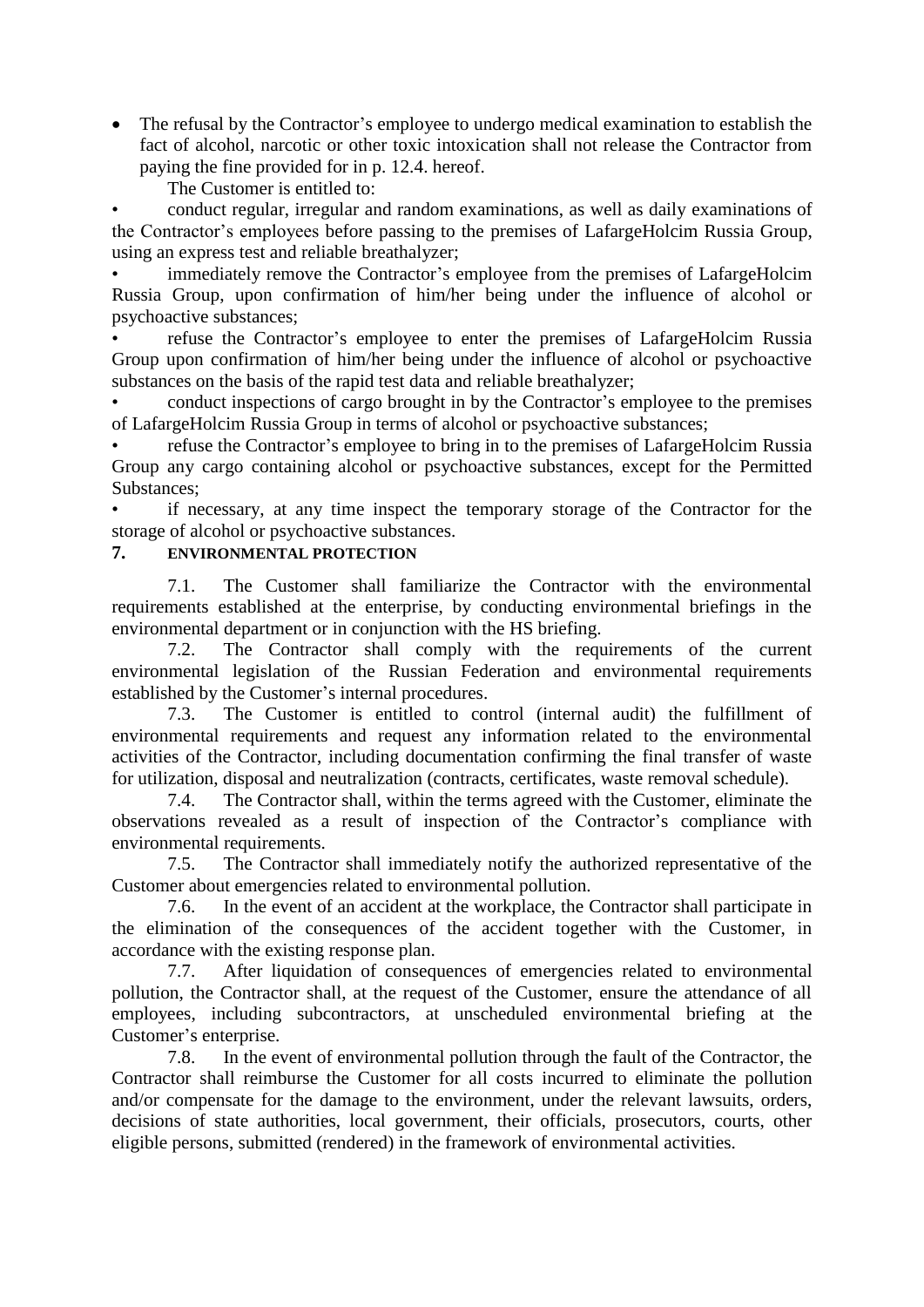7.9. Waste resulting from the performance of work by the Contractor, including materials and goods of the Customer, shall be the property of the Contractor. The ownership of non-ferrous and ferrous scrap formed from materials and goods of the Customer shall belong to the Customer. The Contractor's responsibility for the performance of work in the Customer's premises accompanied by the formation of production and consumption wastes shall be discharged upon transfer of ownership to another legal entity that has the appropriate legal grounds for handling the wastes.

7.10. Responsibility for waste management (selective temporary accumulation in the Customer's premises in the Contractor's containers, conclusion of the relevant agreements for the final disposal of waste, transfer of waste for utilization, disposal and neutralization) shall be borne by the Contractor.

The Contractor shall clean every day in the places where the works or services are performed and at the site with cabins in the premises of the Customer, daily remove waste from their places of origin to its own places of temporary accumulation of waste.

7.11. Temporary accumulation (transport lots) of all types of waste resulting from the activities of the Contractor shall be permitted within the area of work, on specially equipped platforms and in storage containers in accordance with environmental and sanitary standards, fire safety rules. In other cases, the places of temporary accumulation of waste at the industrial site of the enterprise shall be coordinated with the Customer. The Contractor shall independently arrange the places of temporary accumulation of its waste.

7.12. Any burning of materials in the Customer's premises shall be prohibited.

7.13. The Contractor shall not allow spills, leaks and leakage of fuels, lubricants, paint and varnish and other harmful chemicals. In the event of spill of the listed substances, liquids shall be collected by sorbing materials (sand, rags etc.). Wastes of contaminated sorbing materials shall be collected on specially equipped sites and in storage containers of the Contractor, in accordance with environmental and sanitary standards, fire safety rules.

7.14. The Contractor shall prevent draining into the open drainage system and domestic sewerage of the Customer of petroleum products, suspended solids, liquid toxic waste and other harmful chemicals.

7.15. The Contractor shall prevent the release of waste and debris into the soil, storm drains, sidewalks and roads.

7.16. Production and consumption wastes of hazard classes 1-4 formed in the course of the work shall be transferred by the Contractor to enterprises that have the appropriate licenses for waste management. The transfer of waste of hazard class 5 to other organizations for the filling of roads, quarries and other facilities shall be allowed when agreed with the Customer.

7.17. The Contractor shall make payments to the state budget of the appropriate level provided for by the current legislation of the Russian Federation for various types of negative environmental impact arising as a result of its production activities related to the fulfillment of the obligations provided for in this Contract. The procedure for the calculation and collection of fees for the negative environmental impact shall be stipulated by the legislation of the Russian Federation.

7.18. The terms of Section 7 hereof shall apply in full, in the absence of other specified requirements in the Contract concluded by the Parties, or in a part that does not contradict the terms and provisions of the Contract.

## **8. FIRE SAFETY**

8.1. In matters of fire safety, the Parties shall be guided by the requirements of the Federal Law No.69-FZ On Fire Safety dated 21/12/1994, Federal Law No.123-FZ Technical Regulations on Fire Safety Requirements dated 22/07/2008, Rules of Fire Prevention in the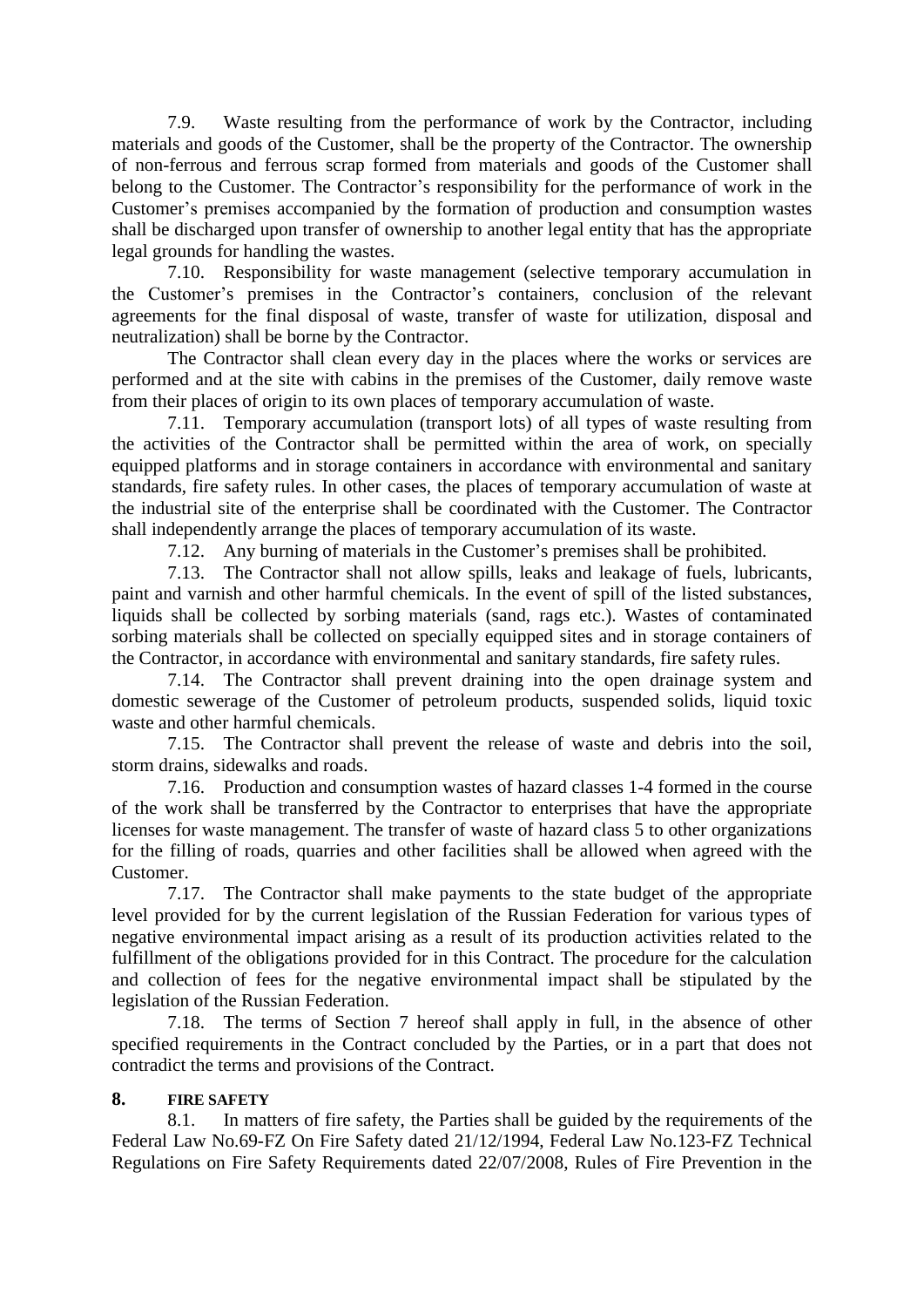Russian Federation approved by Decree of the Government of the Russian Federation No.390 dated 25/04/2012, and other regulations containing fire safety requirements.

8.2. The Contractor shall maintain a proper fire prevention regime at the workplace, in the occupied premises, and meet the established fire safety requirements. In order to prevent fires, it shall monitor the work sites, inspect the premises before closing them after the end of the working day.

8.3. The Contractor shall, on its own and at its own expense, provide at the work sites and occupied premises primary fire extinguishing equipment, fire safety signs in accordance with the provision standards.

8.4. The Contractor shall ensure that primary fire extinguishing equipment is in a constant readiness for use and maintenance of fire extinguishers in accordance with the requirements thereto.

8.5. When the Contractor is provided with buildings, premises equipped with fire protection systems (automatic fire alarm, fire signal etc.) for the duration of the work, the Contractor shall ensure good condition of the systems. The Contractor shall receive from the Customer information on alerts and operating procedures of the systems and in the future properly receive and record alarm signals about the fire alarm.

8.6. When storing and working with fire-hazardous and explosive substances and materials, the requirements of labeling and warning signs shall be observed, fire-prevention distances to the objects bordering with them shall be maintained.

8.7. When performing fire-hazardous work, equipment, apparatus and devices that meet the specifications and safe operation shall be used.

8.8. The Contractor shall determine the order of unimpeded access to occupied premises (including during off-hours) in case of fire or other emergencies.

8.9. The Contractor shall be responsible in accordance with the current legislation for non-compliance with the requirements for ensuring fire safety, for the consequences of a fire resulted in its fault and caused any damage.

## **9. SMOKING**

9.1. The Contractor shall be guided by p. 14 of the Fire Prevention Rules in the Russian Federation approved by Decree of the Government of the Russian Federation No.390 dated 25/04/2012, which say: "Smoking is prohibited in the territory of explosive and fire hazardous areas".

9.2. The Contractor shall be guided by Federal Law No.15-FZ On Protection of Health of the Public from Exposure to Environmental Tobacco Smoke and Consequences of Tobacco Use dated 23/02/2013".

9.3. In the premises of the Customer smoking (including electronic cigarettes) shall be prohibited everywhere, except strictly determined and equipped places marked with the appropriate signs.

## **10. REQUIREMENTS FOR HSE REPORTING**

The Contractor shall submit a monthly HSE report in the form provided by the Customer (Appendix 2), based on the results of work performed by the Contractor and the subcontractors involved. The report for the current month shall be submitted to the Coordinator no later than the  $1<sup>st</sup>$  business day of the following month (or at the completion of work, for the work completed earlier the end of the month).

Unless otherwise agreed by the Parties, the Report shall reflect the following:

all cases of work-related injuries;

• all other incidents and other unplanned events that have resulted in or could result in serious injury/damage/loss and/or need to be notified to the competent state authorities;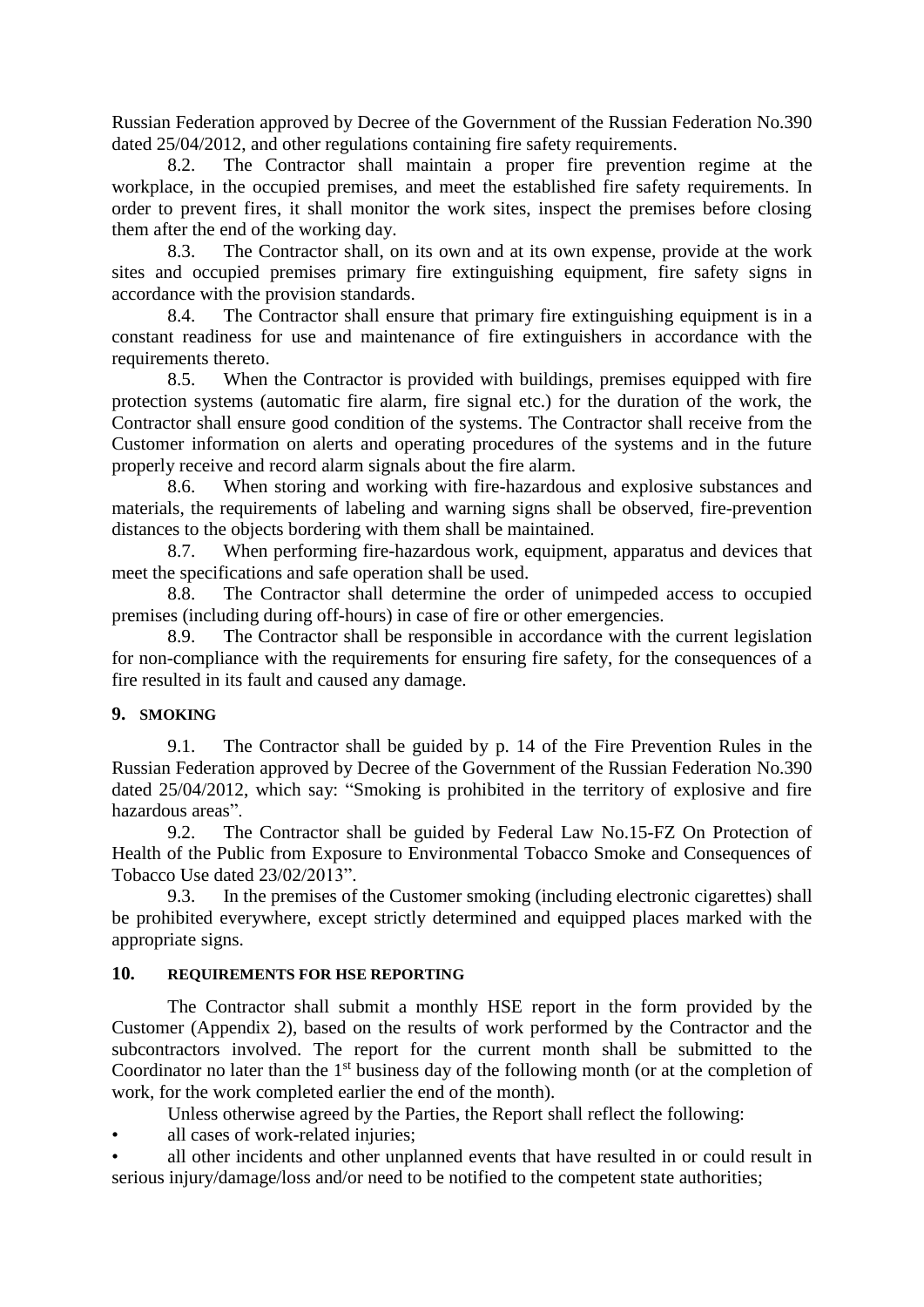all accidents that have occurred in the reporting period;

• any notices that have been received or are expected to be received from the competent state authorities with a request for remedial action, as well as notices of ongoing legal proceedings or other legal action;

• a certificate of examinations, inspections and audits, as well as control measures;

• the total number of man-hours worked by personnel of the Contractor and subcontractors at the Work site, the total number of personnel of the Contractor, its subcontractors at the Work site.

#### **11. REGISTRATION OF VIOLATIONS OF THE HSE REQUIREMENTS BY EMPLOYEES OF CONTRACTING AGENCIES**

11.1. Employees of a contracting agency shall have tickets of a standard form (Appendix No.3).

11.2. The tickets shall be manufactured by the contracting agency and shall be submitted for signature to the specialist of the Customer's Department of Industrial Health and Safety when an employee of the contracting agency undergoes a briefing in the Customer's Department of Industrial Health and Safety.

11.3. In order to ensure its safety, the ticket shall be laminated by the contracting agency after receiving the signature of the specialist of the Customer's Department of Industrial Health and Safety.

11.4. During the stay in the Customer's premises, an employee of the contracting agency shall have the ticket with him/her. The absence of the ticket shall be a violation of the requirements of this procedure and shall be the basis for removing the employee from the premises of the Customer.

11.5. In case of loss of the ticket, an employee of the contracting agency shall immediately inform the Customer's Department of Industrial Health and Safety.

11.6. In case of completion of work in the Customer's premises, the tickets shall be submitted to the Customer's Department of Industrial Health and Safety.

11.7. The issued tickets shall be exchanged annually during the briefing in January.

11.8. The procedure for recording violations by employees of contracting agencies of labor protection, industrial safety and fire safety requirements:

11.8.1. If the Contractor's employee discovers that an employee of the contracting agency violates the labor protection, industrial safety or fire safety requirements established by the legislation of the Russian Federation, the Agreement on Compliance with Labor Safety, Industrial Safety, Fire Safety and Environmental Protection Rules, the Customer's internal regulations, the Customer shall puncture a ticket of the contracting agency's employee.

11.8.2. In the case of repeated and subsequent detection of violations of labor protection, industrial safety and fire safety requirements established by the legislation of the Russian Federation, the Agreement on Compliance with Labor Safety, Industrial Safety, Fire Safety and Environmental Protection Rules, the Customer's internal regulations, the ticket of the contracting agency's employee shall be punctured again. In addition, the penalties provided for herein shall apply.

11.8.3. In the case of a third puncture on the ticket, the contracting agency's employee shall be immediately removed from the Customer's premises and registered in the electronic database of the contracting agencies' employees removed from the LafargeHolcim premises for violation of labor protection, industrial safety and fire safety requirements. In the future, this employee shall be prohibited from finding and performing any work in the premises of the Customer and other plants belonging to LafargeHolcim Company Group.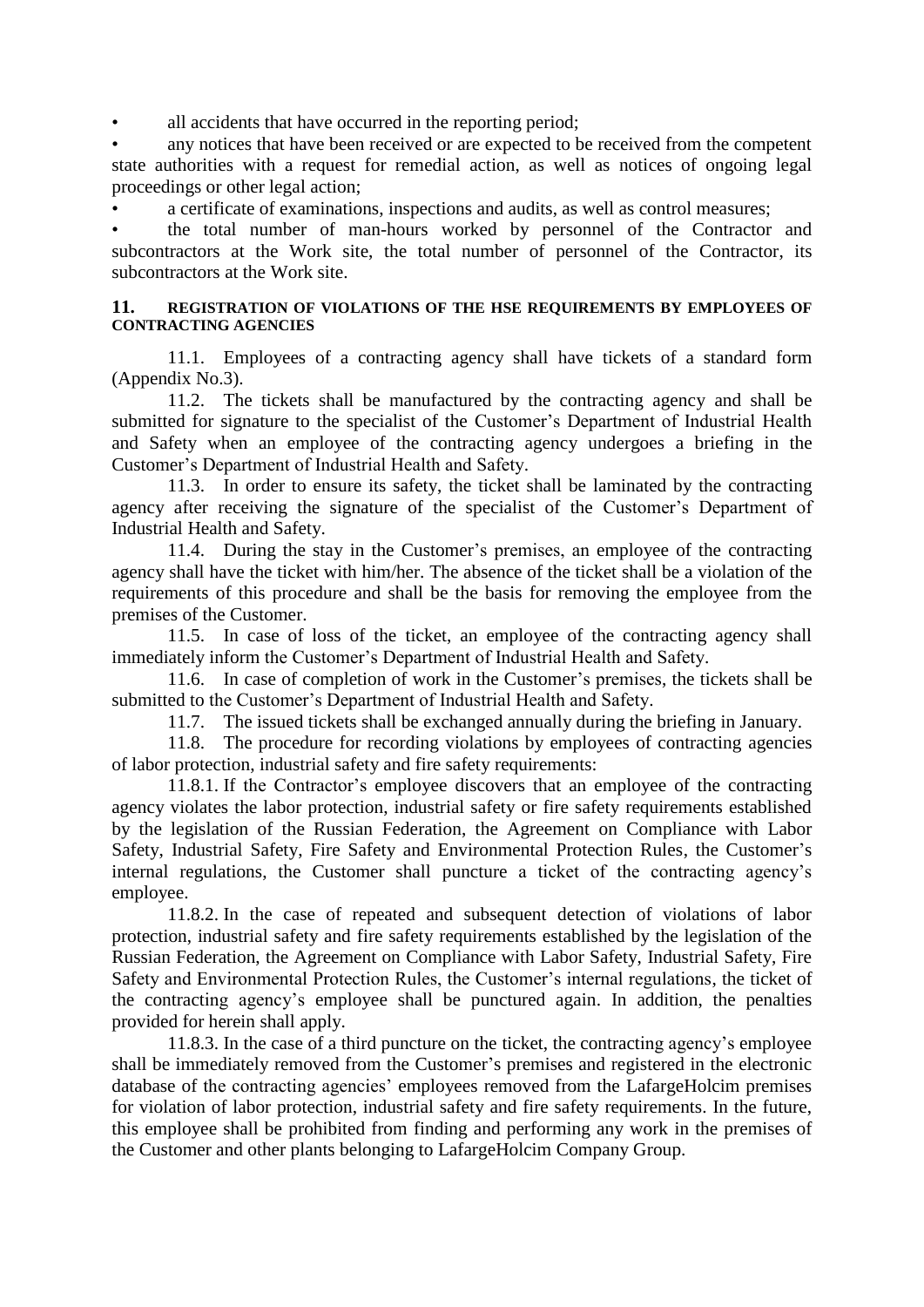11.8.4. If the contracting agency's employee is found to be in the state of alcoholic, narcotic or toxic intoxication, the Customer's employee shall puncture the ticket of the contracting agency's employee three times. This contracting agency's employee shall be immediately removed from the premises of the Customer. In addition, the penalties provided for herein shall apply.

## **12. RESPONSIBILITY FOR VIOLATIONS OF HSE REQUIREMENTS**

12.1. The Contractor shall be responsible for any violations of the current HSE legislation of the Russian Federation, including payment of penalties, fines and compensation for the consequences caused by such violations through its fault. If the Customer has incurred costs through the fault of the Contractor, the Contractor shall compensate the Customer for all costs.

12.2. The Contractor shall be fully responsible for the safety of all persons and property located at the Work site and shall compensate the Customer or any third parties for any losses incurred for any damage to any person or property. The Customer shall not responsible for any traumas, injuries or death of any personnel member of the Contractor, its subcontractors, which have arisen not through the Customer's fault, as well as if the injured person has violated the HSE rules.

12.3. Each violation of the HSE rules established by the legislation of the Russian Federation, as well as the provisions hereof, shall be followed by a Report signed by the authorized representatives of the Customer and the Contractor. The Contractor's authorized signatory to the report shall be a person responsible for performing the work in the premises of the Customer in accordance with the terms and conditions of the Contract. In the absence, for any reason, of the above-mentioned person, any employee of the Contractor may sign the HSE report, according to the list submitted in accordance with p. 2.1.2.

In the event that the Contractor's representative refuses to sign the HSE Violation Report, the same shall be executed by the Customer unilaterally in the presence of 2 witnesses, as evidenced by the corresponding note in the Report.

12.4. In the event that the employees of the Contractor, its subcontractors have been found at the Work site under the influence of alcohol or psychoactive and other prohibited substances, or the facts of bringing in and storing by such employees of prohibited substances at the Work site have been established, the Customer is entitled to recover from the Contractor a fine for each case of RUB 50,000 (fifty thousand) and (or) unilaterally terminate the Contract.

12.5. In the event that the employees of the Contractor and subcontractors have been found to be in violation of the requirements for the use of personal protective equipment, the Customer is entitled to recover from the Contractor a fine for each case of RUB 10,000 (ten thousand), while employees of the Contractor and subcontractors shall be suspended from work until the identified violations are eliminated. In case of repeated violation, the Customer shall is entitled to withdraw from the Contract unilaterally.

12.6. All incidents at the Work site shall be notified by the Contractor to the Customer immediately (by telephone, phoned telegram or other accessible way) in writing (with the note on the Customer's receipt) within 24 hours. A written notice can be made in any form, but shall contain a brief description of the incident and preliminary information on the severity of injuries and the nature of damage to property of all parties involved. If the event of a delayed notice or concealed facts of the incident, the Customer shall be entitled to recover from the Contractor a fine of RUB 50,000 (fifty thousand) and (or) unilaterally terminate the Contract.

12.7. If the Contractor violates p. 2.1.2 hereof in terms of failure to provide a list of employees of the contracting agency who will directly perform work in the premises of the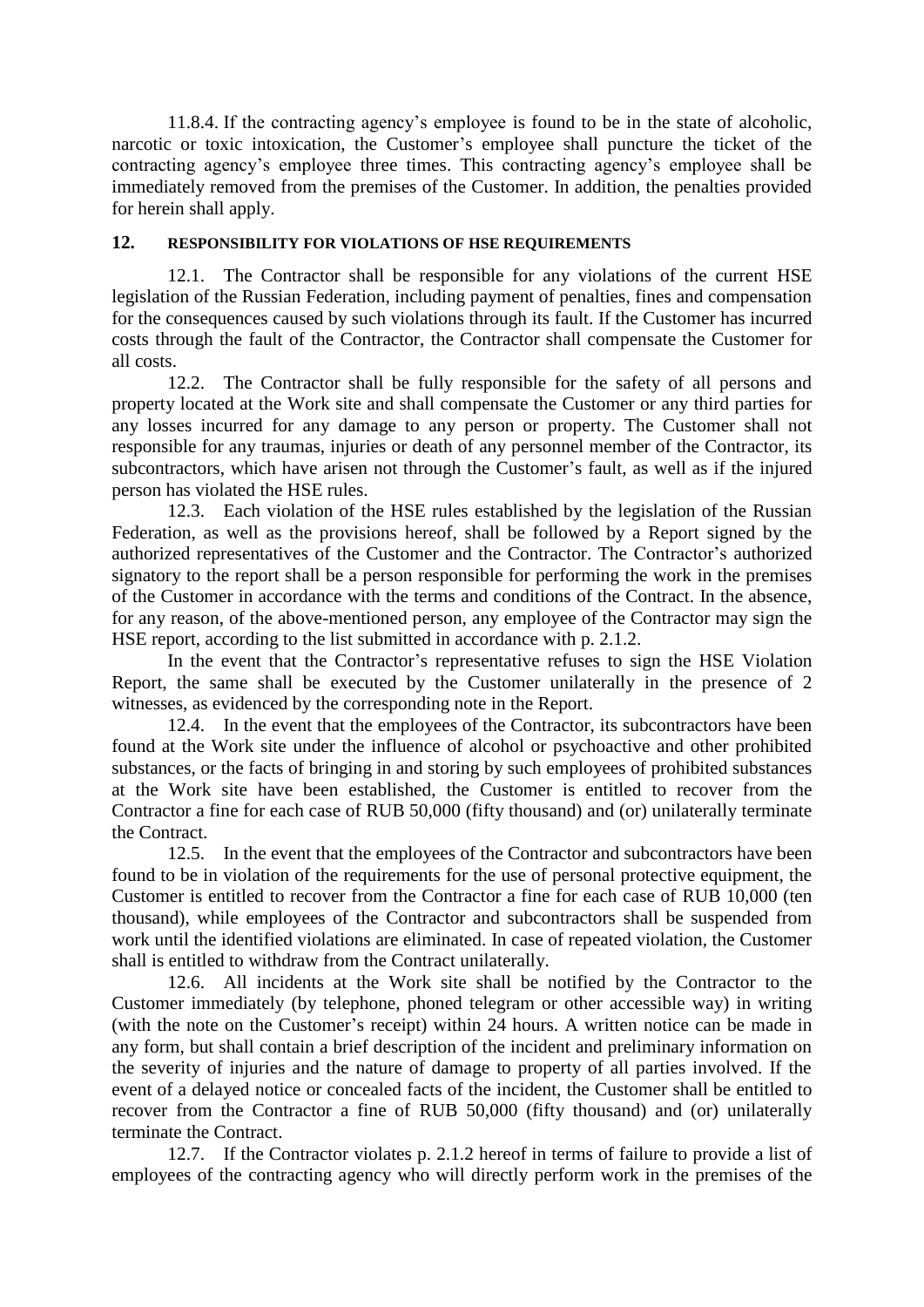Customer specifying the name, position/profession, or the Customer has not been notified in a timely manner of changes in the list of employees performing work under the Contract, the Customer shall be entitled to recover from the Contractor a fine for each case of RUB 150,000 (one hundred fifty thousand).

12.8. If the Contractor violates p. 7.2, 7.4-7.7, 7.10-7.17, the Customer shall be entitled to recover from the Contractor a fine of RUB 10,000 for each violation and/or unilaterally, immediately terminate the Contract and or demand full recovery of all damages caused by such violations.

The procedure for recording violations of environmental requirements shall be as follows: Specialists (engineers) whose duties include the development and monitoring of the implementation of environmental measures at enterprises, or a person authorized by the Customer shall, after finding the violation, record the same by drafting a report signed by authorized representatives of both Parties.

In the event that the Contractor's representative refuses to sign the report, the said document shall be drawn up unilaterally by the above-mentioned specialists authorized by the Customer in the presence of 2 witnesses, as evidenced by the corresponding note in the Report.

12.9. Violation by the Contractor (subcontractor) of other HSE requirements established by the legislation of the Russian Federation, as well as the provisions hereof, shall entail the imposition on the Contractor of a fine of RUB 10,000 (ten thousand) for each violation and shall be grounds for termination of the Contract by the Customer unilaterally.

12.10. In each case of the Customer establishing unreliability of the Contractor's representation, in relation to the documents specified in p. 2.1.2. hereof, the Customer shall be entitled to recover from the Contractor a fine of RUB 500,000 (five hundred thousand) for each case.

If an unreliable representation has been confirmed by the Customer independently and (or) according to information, documents of third parties provided to the Customer in connection with the consequences that have led to unreliability of the representation, in particular, in connection with:

- investigation of the unlawful admission to work of the Contractor's employees;
- investigation of the fact of an incident, accident;
- investigation of the facts of illegal involvement of foreign citizens and (or) stateless persons as employees;
- facts of demanding documents in the framework of the Contractor's inspection by authorized state authorities, local government, prosecutor's office;
- establishing unreliability of representation by judicial decision, court's decision coming into legal force, -

and these consequences have entailed the obligation for the Customer to pay the amount of administrative or other fines, arrears in taxes, corresponding penalties and fines in connection with arrears, debt, penalties, fines, payments in favor of third parties, to execute an ordinance or representation, and have entailed confiscation, seizure and (or) destruction of the items (materials, products, equipment) of the Customer or provided to the Customer, the Contractor shall, in the manner of Art. 406.1 of the Civil Code of the Russian Federation, along with payment of a fine for unreliable representation, refund in each case at the request of the Customer on the basis of copies of documents confirming the Customer's above obligation property losses of the Customer:

- $\bullet$  in cases of payments (fines, penalties, arrears, lumpsums, installments) in the corresponding amounts;
- $\bullet$  in the case of execution of the ordinance, representation in the amount of 1/5 of the nominal penalty for unreliable representation;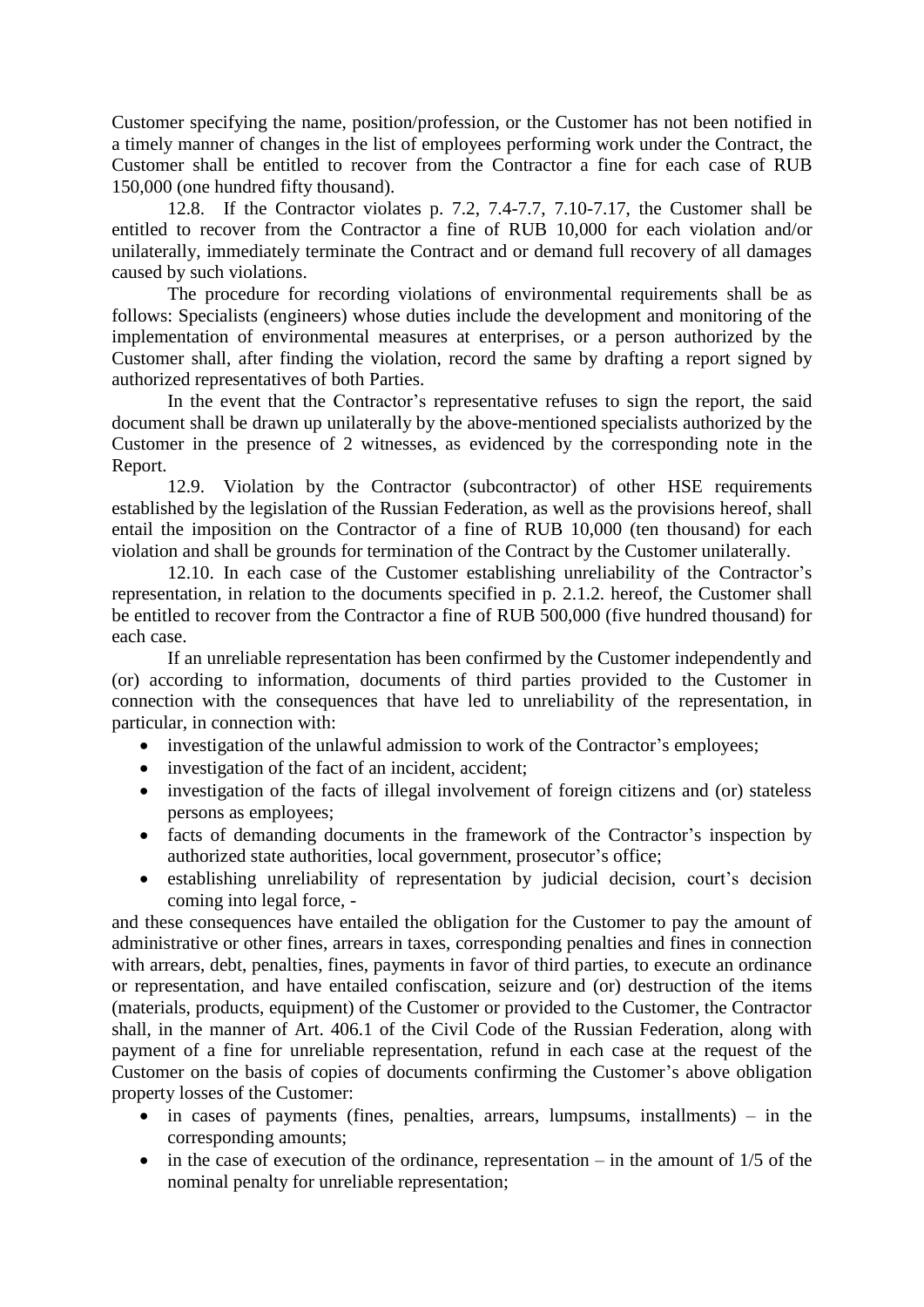$\bullet$  as well as in the event of confiscation, seizure and (or) destruction of items – in the amount of value (purchased or residual) of the said items of the Customer.

The above-mentioned property losses shall be reimbursed in accordance with the procedure provided for in p. 12.11. hereof.

12.11. The fines described above shall be collected from the Contractor by making a claim for the amount of the fine due from the Contractor within 15 days from the date of its receipt. A person authorized by the Contractor to receive the claim shall be any employee of the Contractor specified in the list of employees of the Contractor provided in accordance with p. 2.1.2 hereof; the claim shall be deemed to be duly received.

In the event of failure to pay a fine within the period specified above, the Customer shall, in the course of performing intermediate or final settlements with the Contractor, in unilateral extrajudicial procedure, charge the amount of the fine accrued to the Contractor presenting to the Contractor a corresponding statement (in any form), including by reflecting the same in the report (if by the time of the acceptance of the work, relevant violations of the Contract have already taken place). In this case, the Customer's obligation to pay to the Contractor for the performed works shall be terminated in the relevant part on the basis provided for by this clause.

Unilateral recovery shall be made before the expiration of 15 days from the receipt of the claim in the event the work has been completed or are about to be completed, and the closing documents shall be signed before the expiration of 15 days.

12.12. The Customer shall be entitled to suspend the work under the Contract unilaterally notifying the Contractor thereof, in the event of violation by the Contractor's employees of the HSE rules established by the legislation of the Russian Federation, as well as the provisions hereof.

A person authorized by the Contractor to receive a notice of suspension of work shall be any employee of the Contractor included in the list of employees of the Contractor provided in accordance with p. 2.1.2 hereof; the notice shall be deemed to be duly received. The resumption of work under the Contract shall be notified in accordance with the rules provided for in this clause.

#### **13. BASIC TERMS AND CONCEPTS**

Accident means an uncontrolled man-made process resulting in destruction of structures and (or) technical devices used at the production facility, an uncontrolled explosion and (or) release of hazardous substances.

Violation Report means a document compiled by authorized persons and confirming the established violation fact.

Alcohol means any food product containing in its composition alcohol or alcohol-containing substances.

Bottle means a container having one or two necks for the installation of valves, collets or fittings, intended for transportation, storage and use of compressed, liquefied gases or gases dissolved under pressure.

Briefing means initial acquaintance with safety requirements in force in the premises of the Customer; is held with all newly recruited people regardless of their education, work experience, as well as with temporary employees, secondees, trainees and students who have arrived for the production training or practice. Briefing before the commencement of production work in the premises of the Customer shall be held by the engineer of the HSE Department and shall be accompanied by an appropriate entry in the briefing book.

Harm means deprivation of life, bodily damage or other damage to health, as well as negative impact on the environment.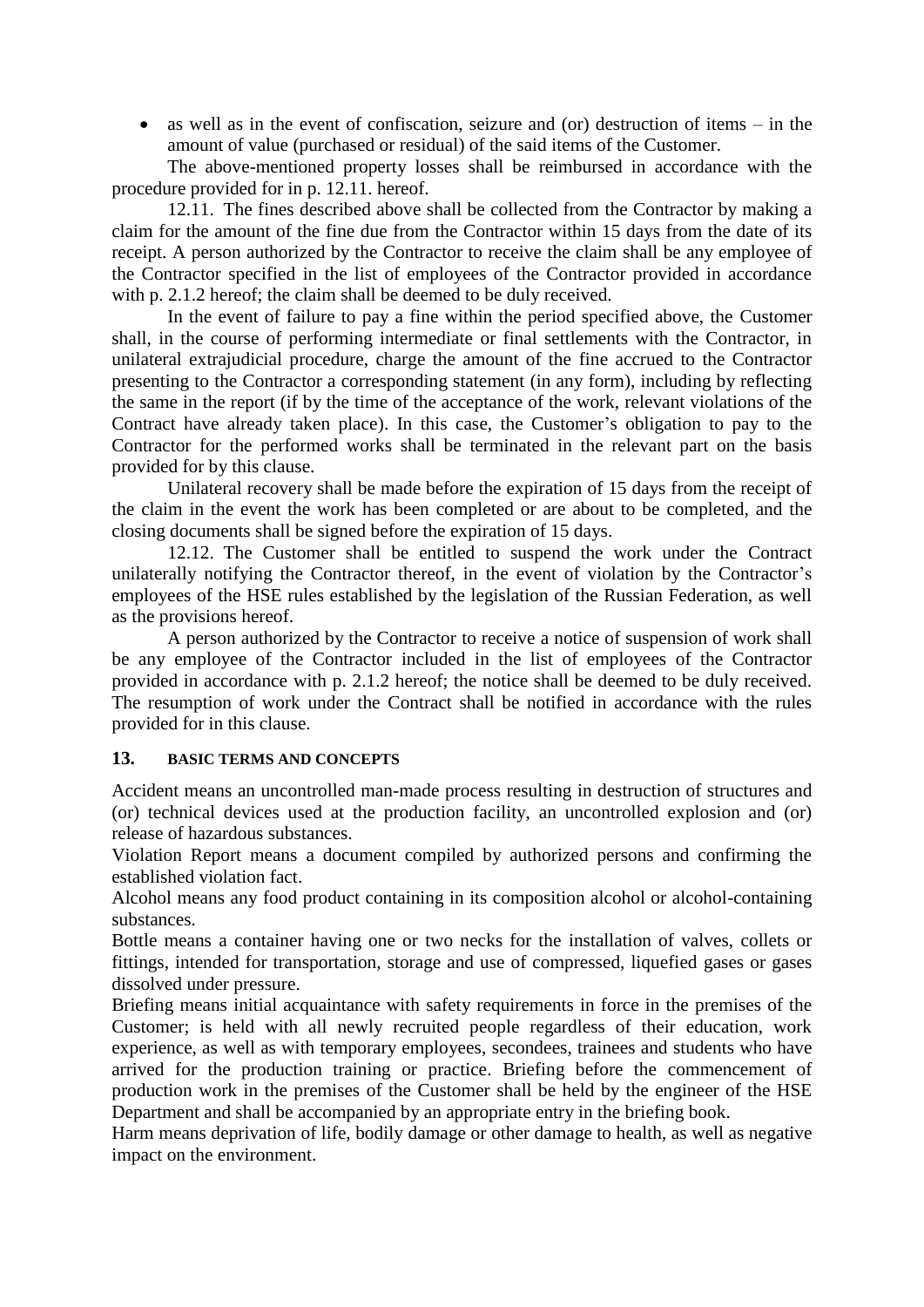Tower means a discontinuous lifting machine designed to move people with tools and materials and to work vertically (up, down).

Enclosed Space means a space completely or partially limited, entrances and exits from which are difficult or limited and hinder the rapid passage through them by employees and air exchange. This space is not designed as a workplace and can have:

 atmosphere containing a dangerous concentration of pollutants, or extreme temperatures;

- lack or excess of oxygen;
- danger of blockage etc.,
- limited opportunities for entry and exit.

Some examples of premises and facilities with limited space:

- Silos: raw and cement;
- Tanks, storage tanks;
- Mines, pits, containers, bunkers;

 Means of transportation: tankers, barrels on cargo platforms, spaces in turning nodes on excavators;

 Equipment: presses and rolling plants, feeders, centrifugal collectors, furnaces, clinker coolers, mixer sections.

Excavation work means the production of work related to the opening of the soil to a depth of more than 30 centimeters (excluding plowmanship), driving and sinking of piles for the construction of facilities and structures of all types, underground and terrene engineering networks, communications, as well as landfilling up to more than 50 centimeters in height.

Incident means failure of or damage to technical devices used at the production facility, deviation from the process mode, violation of provisions, regulatory technical documents that establish the rules for performing work.

Qualification of the Employee means a characteristic of the employee's knowledge and skills set in the form of assigning him/her a certain qualification, title, appropriate rank, category or class.

Coordinator means the Customer's employee officially appointed as a person responsible for coordinating the work performed by the Contractor, including monitoring compliance with the HSE requirements.

Handler means the Head of the Customer's structural unit (for example, the head of the repair service of the branch) organizing the work with the involvement of the Contractor. The Handler is responsible for the performance by the Contractor of all HSE obligations established by contract agreement or paid services contract for the benefit of the Company.

The Handler is responsible for appointing the Coordinator(s) based on the specifics of the work performed. The Handler may act as Coordinator.

Medical Examination means one of the forms of medical and preventive care providing for an active examination to determine the state of health and early detection of diseases.

Microtrauma (trauma) means bodily injuries requiring first aid, not causing disability.

Casualty means bodily injuries (trauma), including those inflicted by another person; heat apoplexy; burn; frostbite; drowning; electric trauma, lightning, radiation; bites and other bodily injuries inflicted by animals and insects; damage caused by explosions, accidents, destruction of buildings, structures and facilities, natural disasters and other emergencies, other damage to health caused by external factors entailing the transfer of victims to another job, temporary or persistent disability or death of victims – an event resulting in death, injury or illness of an employee.

Hot Work means operations involving the use of open fire, sparking or heating of parts (structural elements) to temperatures capable of causing combustion of substances, materials and structures (welding, cutting, soldering using arc energy, gas flame and plasma arc,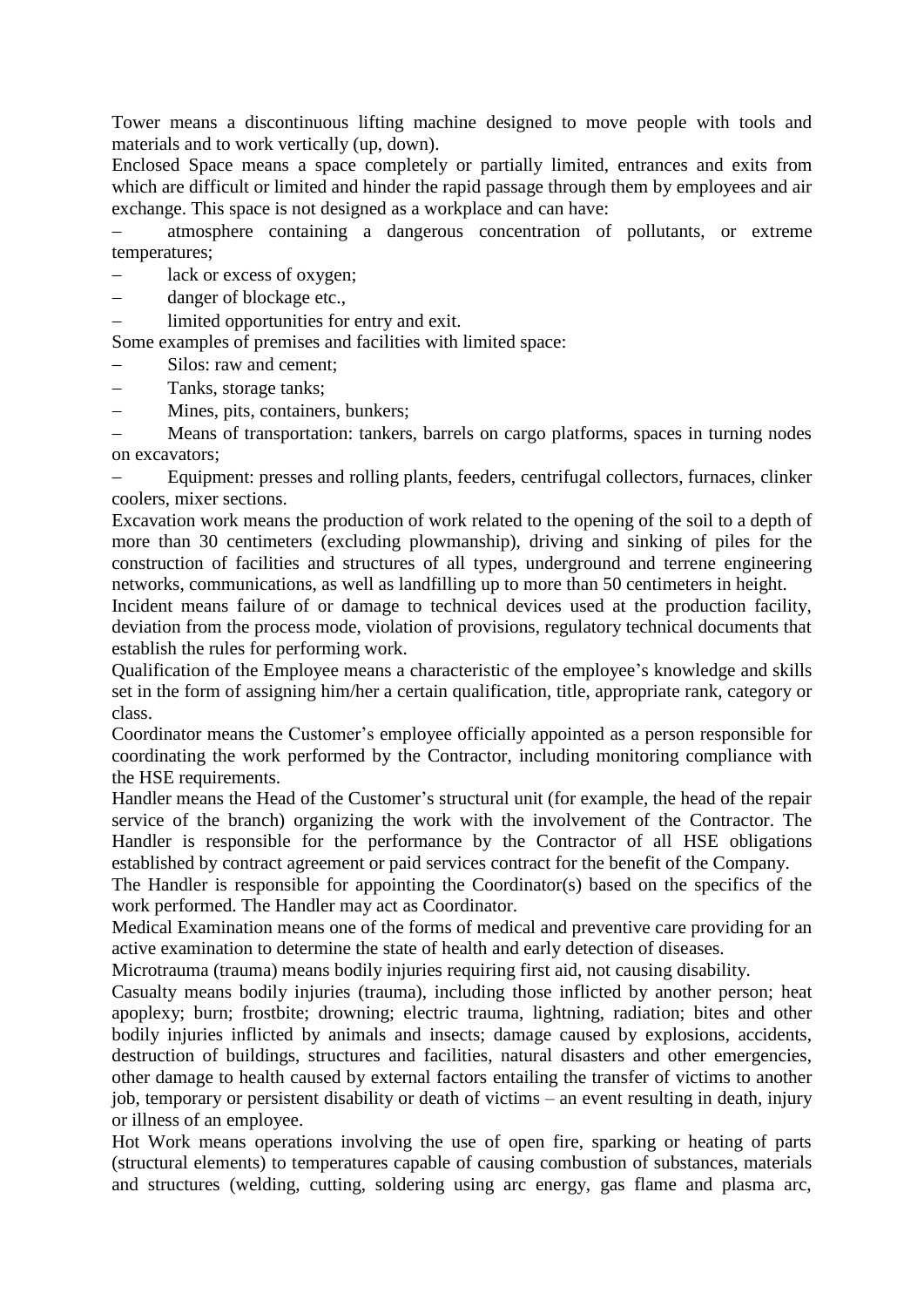heating constructions, equipment and communications with electric heaters, soldering lamps, gas and liquid burners, mechanical treatment of metal with the formation of sparks).

Dangerous Situation means a situation which can cause an impact of hazardous and harmful production factors on an employee(s).

Environmental Protection means a set of measures designed to limit the negative impact of human activities on nature.

Labor Protection means a system for preserving the health and life of employees during the work process, including legal, socio-economic, organizational, technical, sanitary and hygienic, therapeutic and preventive, rehabilitation and other measures (Article 209 of the Labor Code of the Russian Federation).

Risk Assessment means a documented process including a description of the sequence of work (individual operations/steps), a list of hazards associated with performing work at each stage thereof, specifying who may be at risk and describing the necessary security measures.

Hoister means a discontinuous lifting machine designed to move people with tools and materials and perform work within the service area.

Personal Lock means a fixing mechanical device that holds a shutoff device in a safe position.

First Aid means a set of measures aimed at restoring or preserving the life and health of the victim performed by persons other than medical employees (mutual care), or by the victim himself/herself (self-care).

Inspection means determination of errors in measuring instruments and determining their suitability for use; is carried out by the metrological service using standards and check gages.

HSE Management Plan means a document containing a list of actions, taking into account the regulations of the Russian Federation, the Policy, objectives etc. of the organization regarding labor protection aimed at ensuring HSE during the Work, with a schedule for the implementation of these actions; there are organizational, sanitary, technical and individual measures.

Emergency Response Plan means the sequence of actions of employees in the event of an emergency.

Vehicle Site Traffic Plan means a document containing the scheme of the vehicle's movement through the territory of the production site.

Organization's Labor Protection Policy means a document describing the general nature of the company's actions aimed at creating healthy and safe working conditions.

Near Casualty (near occurrence) (dangerous occurrence) means any unplanned event that could lead to an accident.

Grave Accident means damage to the body tissues of an employee caused by mechanical effect of the production factor and entailed the need to transfer the employee to another job; temporary or persistent disability; death of the employee.

Industrial Waste means the remaining residue of raw materials, materials, semi-finished products formed during the production or performance of work and lost completely or partially the initial consumer properties.

Disabling and Blocking Procedure means the main and preferred method for controlling hazardous energy types and provides for arranging reliable conditions for disabling/disconnecting power sources and blocking the possibility of their uncontrolled exit while performing work using equipment or mechanisms. Once the mechanisms and equipment are properly disabled or disconnected from the energy sources, they shall be blocked, labeled and inspected.

Blocking means physical blocking of control devices of the machine or equipment (for example, blocking if the valve handle on the pipe).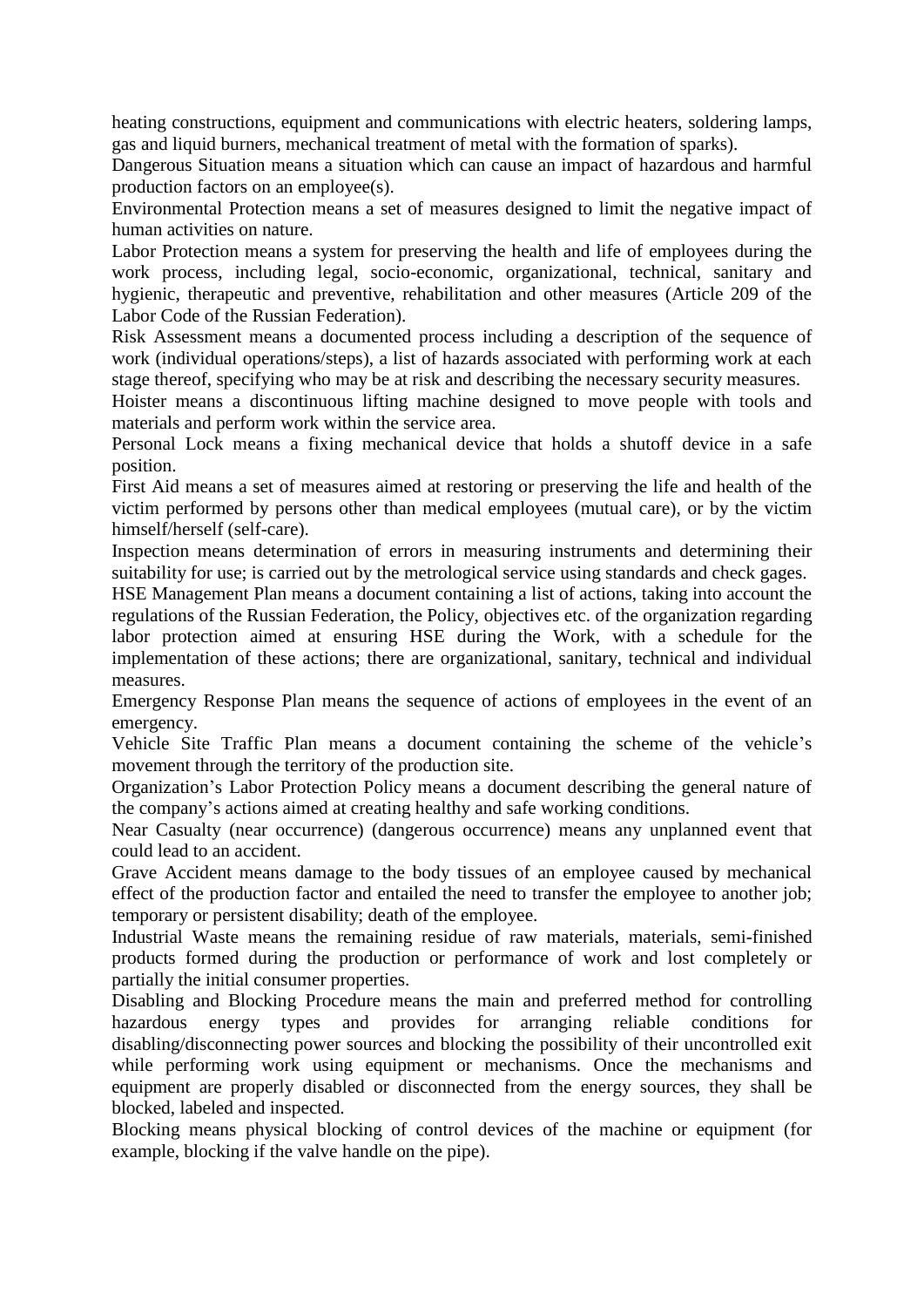Labeling means the affixing of information plates warning that at the moment the machinery or equipment is being operated, indicating the names of employees and the date of commencement of work.

Inspection means inspection by testing that the machine or equipment is properly disconnected from the power source and the power supply cannot be restored until unblocking.

Psychoactive (Psychotropic) Substances mean any chemical substance (or mixture) of natural or artificial origin affecting the functioning of the central nervous system, leading to a change in mental state. These changes can be both positive (healing) and negative. Psychoactive substances that are addictive, prohibited by law, are called drugs.

Permitted Substances mean the substances necessary for the performance of Work under the Contract and previously agreed with the Customer.

Risk means a measure of danger characterizing the probability of occurrence of a hazard and the extent of the damage associated with it.

Personal Protective Equipment (PPE) means the means used by an employee to prevent or reduce the impact of harmful and hazardous production factors, as well as to protect against pollution.

Directives and Rules of LafargeHolcim Russia Group mean mandatory internal documents containing information on the procedure for the safe production of certain types of work.

Safety Harness or Safety Belt means the main means of protecting an employee from or while falling when working at height.

Training means a process of obtaining skills and abilities in any field.

Blocking, Fixing Units and Devices mean devices ensuring the fixation of parts of machines or elements of electrical circuits in a certain state, kept regardless of the presence or termination of the impact.

Damage means destruction or damage to property of the State, individuals or legal entities or property of international intergovernmental organizations.

Emergency means a situation in a particular area resulting from an accident, a hazardous natural phenomenon, a catastrophe, a natural or other disaster that may result in or have resulted in human casualties, damage to human health or the environment, significant material losses and disruption of living conditions of people.

Rapid Test means a fast-performing qualitative and quantitative analysis of biomaterial (urine, blood, saliva etc.) for the purpose of research for the presence of psychoactive substances in its composition.

**A person authorized by the Customer to sign a report** is a person specified in the Contract Agreement or a person directly recording the violation of the HSE rules.

Customer: \_\_\_\_\_\_\_\_\_\_\_\_\_\_ / \_\_\_\_\_\_\_\_\_\_\_\_\_\_ / Seal here Contractor: \_\_\_\_\_\_\_\_\_\_\_\_\_\_\_\_\_\_\_\_\_ / \_\_\_\_\_\_\_\_\_\_\_\_\_\_\_ / Seal here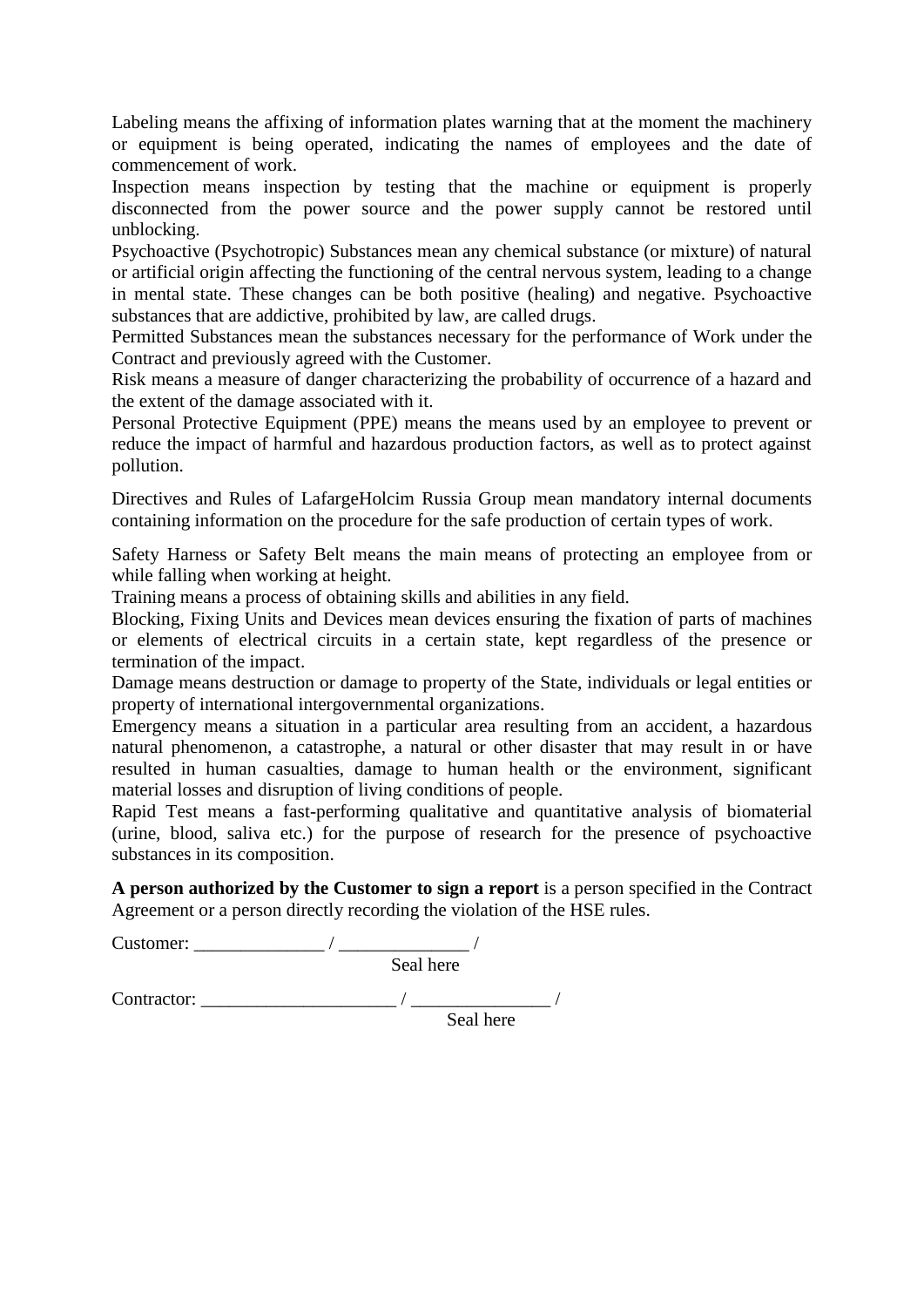# Appendix No.1

| Form of risk assessment of contract work |                               |                                             |                                                                                                                                                                                                                                                                                                                                                                                                                                                                                                                                                                                                                                                                                  |                   |                                           |                      |      |  |
|------------------------------------------|-------------------------------|---------------------------------------------|----------------------------------------------------------------------------------------------------------------------------------------------------------------------------------------------------------------------------------------------------------------------------------------------------------------------------------------------------------------------------------------------------------------------------------------------------------------------------------------------------------------------------------------------------------------------------------------------------------------------------------------------------------------------------------|-------------------|-------------------------------------------|----------------------|------|--|
| Contractor:                              |                               |                                             | Instruction on compiling:<br>1. Risk assessment shall cover all operations related to the<br>performance of work.<br>2. In Danger box, specify what and how can happen.<br>Different dangers (by nature or manifestation way) cannot<br>be specified in the same line.<br>3. Accident potential and severity shall be assessed AFTER<br>applying the said Security Measures.<br>4. Potential and severity shall be assessed from 1 to $6(1 -$<br>the lowest, $6$ – the highest).<br>5. Risk is the product of potential and severity<br>(risk=potential*severity)<br>6. Acceptable level of risk - from 1 to 10. 10 level risk<br>requires the security measured to be reviewed. |                   | Approval of LafargeHolcim<br>Coordinator: |                      |      |  |
| Risk assessment performed by:            |                               | Full name of the Coordinator:<br>Signature: |                                                                                                                                                                                                                                                                                                                                                                                                                                                                                                                                                                                                                                                                                  |                   |                                           |                      |      |  |
|                                          | Type of work:                 |                                             |                                                                                                                                                                                                                                                                                                                                                                                                                                                                                                                                                                                                                                                                                  |                   | Date of assessment:                       |                      |      |  |
|                                          | Operation entailing<br>danger |                                             | Person                                                                                                                                                                                                                                                                                                                                                                                                                                                                                                                                                                                                                                                                           |                   |                                           | Risk assessment      |      |  |
| No.                                      |                               | exposed to<br>Danger<br>a risk              |                                                                                                                                                                                                                                                                                                                                                                                                                                                                                                                                                                                                                                                                                  | Security measures | Accident<br>potential                     | Accident<br>severity | Risk |  |
|                                          |                               |                                             |                                                                                                                                                                                                                                                                                                                                                                                                                                                                                                                                                                                                                                                                                  |                   |                                           |                      |      |  |
|                                          |                               |                                             |                                                                                                                                                                                                                                                                                                                                                                                                                                                                                                                                                                                                                                                                                  |                   |                                           |                      |      |  |
|                                          |                               |                                             |                                                                                                                                                                                                                                                                                                                                                                                                                                                                                                                                                                                                                                                                                  |                   |                                           |                      |      |  |
|                                          |                               |                                             |                                                                                                                                                                                                                                                                                                                                                                                                                                                                                                                                                                                                                                                                                  |                   |                                           |                      |      |  |
|                                          |                               |                                             |                                                                                                                                                                                                                                                                                                                                                                                                                                                                                                                                                                                                                                                                                  |                   |                                           |                      |      |  |
|                                          |                               |                                             |                                                                                                                                                                                                                                                                                                                                                                                                                                                                                                                                                                                                                                                                                  |                   |                                           |                      |      |  |
|                                          |                               |                                             |                                                                                                                                                                                                                                                                                                                                                                                                                                                                                                                                                                                                                                                                                  |                   |                                           |                      |      |  |
|                                          |                               |                                             |                                                                                                                                                                                                                                                                                                                                                                                                                                                                                                                                                                                                                                                                                  |                   |                                           |                      |      |  |
|                                          |                               |                                             |                                                                                                                                                                                                                                                                                                                                                                                                                                                                                                                                                                                                                                                                                  |                   |                                           |                      |      |  |
|                                          |                               |                                             |                                                                                                                                                                                                                                                                                                                                                                                                                                                                                                                                                                                                                                                                                  |                   |                                           |                      |      |  |
|                                          |                               |                                             |                                                                                                                                                                                                                                                                                                                                                                                                                                                                                                                                                                                                                                                                                  |                   |                                           |                      |      |  |
|                                          |                               |                                             |                                                                                                                                                                                                                                                                                                                                                                                                                                                                                                                                                                                                                                                                                  |                   |                                           |                      |      |  |
|                                          |                               |                                             |                                                                                                                                                                                                                                                                                                                                                                                                                                                                                                                                                                                                                                                                                  |                   |                                           |                      |      |  |
|                                          |                               |                                             |                                                                                                                                                                                                                                                                                                                                                                                                                                                                                                                                                                                                                                                                                  |                   |                                           |                      |      |  |
|                                          |                               |                                             |                                                                                                                                                                                                                                                                                                                                                                                                                                                                                                                                                                                                                                                                                  |                   |                                           |                      |      |  |
|                                          |                               |                                             |                                                                                                                                                                                                                                                                                                                                                                                                                                                                                                                                                                                                                                                                                  |                   |                                           |                      |      |  |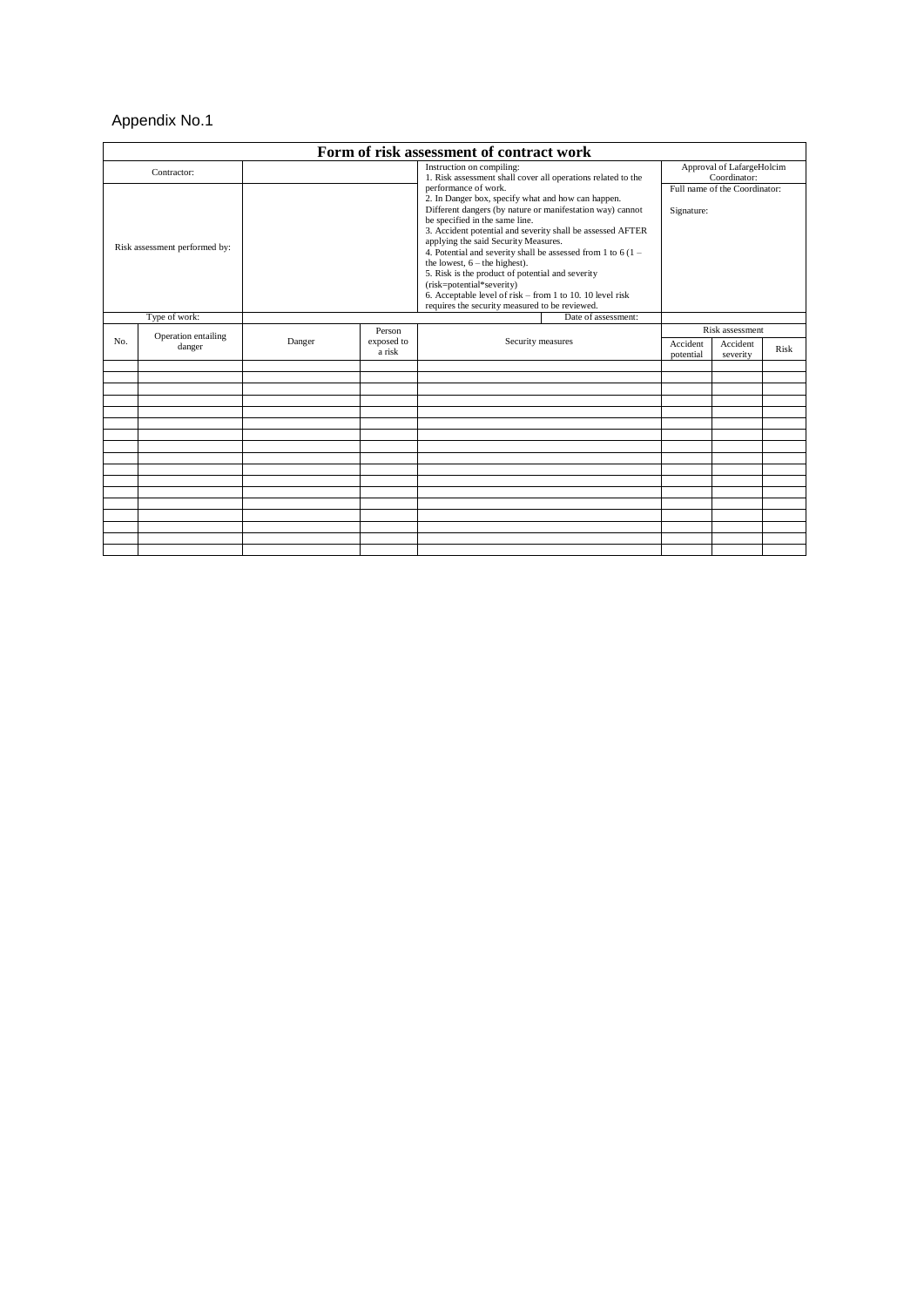Appendix №2

# **CONTRACTOR'S MONTHLY REPORT ON THE RESULTS OF HS WORK**

|                                                               | Подрядная организация / Contractor:                                               |                                                              |  |             |       |  |  |  |  |
|---------------------------------------------------------------|-----------------------------------------------------------------------------------|--------------------------------------------------------------|--|-------------|-------|--|--|--|--|
|                                                               | Отчетный период (месяц, год) /                                                    |                                                              |  |             |       |  |  |  |  |
|                                                               |                                                                                   |                                                              |  |             |       |  |  |  |  |
| Reporting period (month, year):                               |                                                                                   |                                                              |  |             |       |  |  |  |  |
|                                                               |                                                                                   |                                                              |  |             | 20 r. |  |  |  |  |
|                                                               | Работы по договору / Works under the contract:                                    |                                                              |  |             |       |  |  |  |  |
|                                                               |                                                                                   |                                                              |  |             |       |  |  |  |  |
|                                                               |                                                                                   |                                                              |  |             |       |  |  |  |  |
| Показатели работы / Performance Indicators                    |                                                                                   |                                                              |  |             |       |  |  |  |  |
| Количество отработанных рабочих часов / Working ноигѕ         |                                                                                   |                                                              |  |             |       |  |  |  |  |
| Среднее число работников на объекте / Average headcount       |                                                                                   |                                                              |  |             |       |  |  |  |  |
|                                                               | Случаев травм с выдачей больничного листа / Lost Time Injuries                    |                                                              |  |             |       |  |  |  |  |
|                                                               | Количество рабочих дней, потерянных вследствие травматизма в текущем месяце /     |                                                              |  |             |       |  |  |  |  |
|                                                               |                                                                                   | Month's Working Days Lost Due to Injures                     |  |             |       |  |  |  |  |
|                                                               |                                                                                   |                                                              |  |             |       |  |  |  |  |
|                                                               | Микротравм, потребовавших специализированной мед. помощи или повторного           |                                                              |  |             |       |  |  |  |  |
|                                                               | обращения к врачу (без выдачи больничного листа) / Micro-injures Required Medical |                                                              |  |             |       |  |  |  |  |
|                                                               |                                                                                   | Treatment or Repeated Medical Treatment without Loss of Time |  |             |       |  |  |  |  |
|                                                               |                                                                                   |                                                              |  |             |       |  |  |  |  |
|                                                               | Микротравм, потребовавших оказания первой помощи на рабочем месте / Micro-injures |                                                              |  |             |       |  |  |  |  |
|                                                               |                                                                                   | Required First Aid                                           |  |             |       |  |  |  |  |
|                                                               |                                                                                   |                                                              |  |             |       |  |  |  |  |
|                                                               | Опасных происшествий / Near-misses                                                |                                                              |  |             |       |  |  |  |  |
|                                                               |                                                                                   |                                                              |  |             |       |  |  |  |  |
|                                                               |                                                                                   |                                                              |  |             |       |  |  |  |  |
|                                                               |                                                                                   |                                                              |  |             |       |  |  |  |  |
| Примечания и подписи / Notes and signatures                   |                                                                                   |                                                              |  |             |       |  |  |  |  |
| Представитель подрядчика / Contractor's Representative:       |                                                                                   |                                                              |  |             |       |  |  |  |  |
|                                                               |                                                                                   |                                                              |  |             |       |  |  |  |  |
|                                                               |                                                                                   |                                                              |  |             |       |  |  |  |  |
|                                                               |                                                                                   |                                                              |  |             |       |  |  |  |  |
|                                                               |                                                                                   |                                                              |  |             |       |  |  |  |  |
| Имя / Name                                                    |                                                                                   | Подпись / Signature                                          |  | Дата / Date |       |  |  |  |  |
| Координатор подрядной организации / LafargeHolcim Supervisor: |                                                                                   |                                                              |  |             |       |  |  |  |  |
|                                                               |                                                                                   |                                                              |  |             |       |  |  |  |  |
|                                                               |                                                                                   |                                                              |  |             |       |  |  |  |  |
|                                                               |                                                                                   |                                                              |  |             |       |  |  |  |  |
|                                                               |                                                                                   |                                                              |  |             |       |  |  |  |  |
|                                                               |                                                                                   |                                                              |  |             |       |  |  |  |  |
| Имя /                                                         |                                                                                   | Подпись /                                                    |  | Дата /      |       |  |  |  |  |
| Name                                                          |                                                                                   | Signature                                                    |  | Date        |       |  |  |  |  |